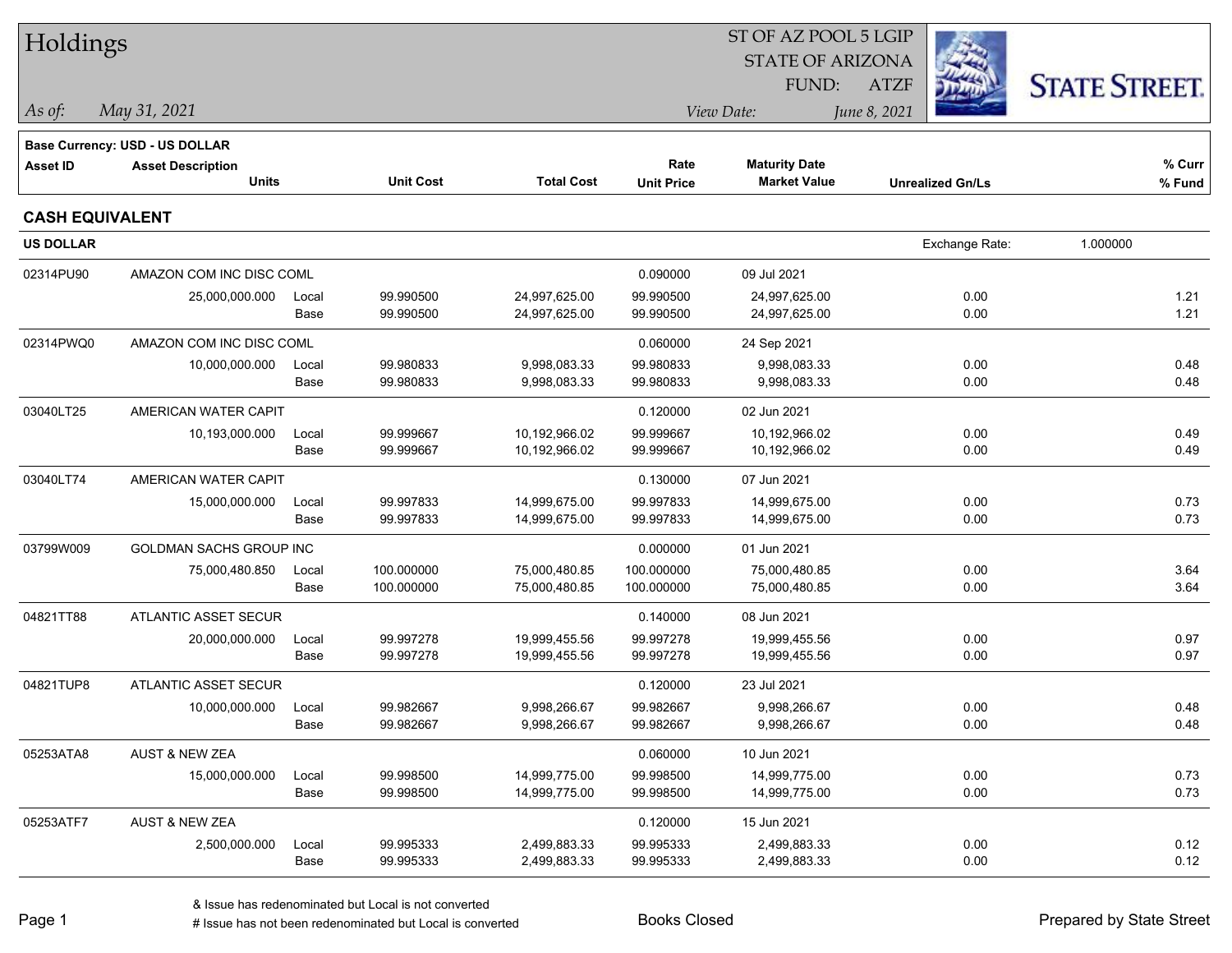| Holdings        |                                       |       |                  |                   |                   | ST OF AZ POOL 5 LGIP    |              |                         |                      |
|-----------------|---------------------------------------|-------|------------------|-------------------|-------------------|-------------------------|--------------|-------------------------|----------------------|
|                 |                                       |       |                  |                   |                   | <b>STATE OF ARIZONA</b> |              |                         |                      |
|                 |                                       |       |                  |                   |                   | FUND:                   | <b>ATZF</b>  |                         | <b>STATE STREET.</b> |
| As of:          | May 31, 2021                          |       |                  |                   |                   | View Date:              | June 8, 2021 |                         |                      |
|                 | <b>Base Currency: USD - US DOLLAR</b> |       |                  |                   |                   |                         |              |                         |                      |
| <b>Asset ID</b> | <b>Asset Description</b>              |       |                  |                   | Rate              | <b>Maturity Date</b>    |              |                         | % Curr               |
|                 | <b>Units</b>                          |       | <b>Unit Cost</b> | <b>Total Cost</b> | <b>Unit Price</b> | <b>Market Value</b>     |              | <b>Unrealized Gn/Ls</b> | % Fund               |
| 05253AW14       | <b>AUST &amp; NEW ZEA</b>             |       |                  |                   | 0.130000          | 01 Sep 2021             |              |                         |                      |
|                 | 25,000,000.000                        | Local | 99.966778        | 24,991,694.44     | 99.966778         | 24,991,694.44           |              | 0.00                    | 1.21                 |
|                 |                                       | Base  | 99.966778        | 24,991,694.44     | 99.966778         | 24,991,694.44           |              | 0.00                    | 1.21                 |
| 05253CC12       | AUST & NEW ZEA                        |       |                  |                   | 0.200000          | 01 Mar 2022             |              |                         |                      |
|                 | 10,000,000.000                        | Local | 99.848333        | 9,984,833.33      | 99.848333         | 9,984,833.33            |              | 0.00                    | 0.48                 |
|                 |                                       | Base  | 99.848333        | 9,984,833.33      | 99.848333         | 9,984,833.33            |              | 0.00                    | 0.48                 |
| 06367C5Z6       | <b>BANK OF MONTREAL-</b>              |       |                  |                   | 0.160000          | 07 Jul 2021             |              |                         |                      |
|                 | 15,000,000.000                        | Local | 100.000000       | 15,000,000.00     | 100.000000        | 15,000,000.00           |              | 0.00                    | 0.73                 |
|                 |                                       | Base  | 100.000000       | 15,000,000.00     | 100.000000        | 15,000,000.00           |              | 0.00                    | 0.73                 |
| 06367CD61       | <b>BANK OF MONTREAL-</b>              |       |                  |                   | 0.140000          | 21 Jun 2021             |              |                         |                      |
|                 | 10,000,000.000                        | Local | 100.000000       | 10,000,000.00     | 100.000000        | 10,000,000.00           |              | 0.00                    | 0.48                 |
|                 |                                       | Base  | 100.000000       | 10,000,000.00     | 100.000000        | 10,000,000.00           |              | 0.00                    | 0.48                 |
| 06367CFF9       | <b>BANK OF MONTREAL-</b>              |       |                  |                   | 0.110000          | 17 Aug 2021             |              |                         |                      |
|                 | 10,000,000.000                        | Local | 100.000000       | 10,000,000.00     | 100.000000        | 10,000,000.00           |              | 0.00                    | 0.48                 |
|                 |                                       | Base  | 100.000000       | 10,000,000.00     | 100.000000        | 10,000,000.00           |              | 0.00                    | 0.48                 |
| 06367CFG7       | <b>BANK OF MONTREAL-</b>              |       |                  |                   | 0.220000          | 18 May 2022             |              |                         |                      |
|                 | 15,000,000.000                        | Local | 100.000000       | 15,000,000.00     | 100.000000        | 15,000,000.00           |              | 0.00                    | 0.73                 |
|                 |                                       | Base  | 100.000000       | 15,000,000.00     | 100.000000        | 15,000,000.00           |              | 0.00                    | 0.73                 |
| 06417MPH2       | <b>BANK OF NOVA SCOTIA</b>            |       |                  |                   | 0.190000          | 11 May 2022             |              |                         |                      |
|                 | 10,000,000.000                        | Local | 100.009568       | 10,000,956.77     | 100.009568        | 10,000,956.77           |              | 0.00                    | 0.48                 |
|                 |                                       | Base  | 100.009568       | 10,000,956.77     | 100.009568        | 10,000,956.77           |              | 0.00                    | 0.48                 |
| 07010JT76       | <b>BASIN ELEC PWR COOP</b>            |       |                  |                   | 0.110000          | 07 Jun 2021             |              |                         |                      |
|                 | 10,000,000.000                        | Local | 99.998167        | 9,999,816.67      | 99.998167         | 9,999,816.67            |              | 0.00                    | 0.48                 |
|                 |                                       | Base  | 99.998167        | 9,999,816.67      | 99.998167         | 9,999,816.67            |              | 0.00                    | 0.48                 |
| 07010JTA9       | <b>BASIN ELEC PWR COOP</b>            |       |                  |                   | 0.110000          | 10 Jun 2021             |              |                         |                      |
|                 | 4,300,000.000                         | Local | 99.997250        | 4,299,881.75      | 99.997250         | 4,299,881.75            |              | 0.00                    | 0.21                 |
|                 |                                       | Base  | 99.997250        | 4,299,881.75      | 99.997250         | 4,299,881.75            |              | 0.00                    | 0.21                 |
| 07010JTM3       | <b>BASIN ELEC PWR COOP</b>            |       |                  |                   | 0.100000          | 21 Jun 2021             |              |                         |                      |
|                 | 15,000,000.000                        | Local | 99.994444        | 14,999,166.63     | 99.994444         | 14,999,166.63           |              | 0.00                    | 0.73                 |
|                 |                                       | Base  | 99.994444        | 14,999,166.63     | 99.994444         | 14,999,166.63           |              | 0.00                    | 0.73                 |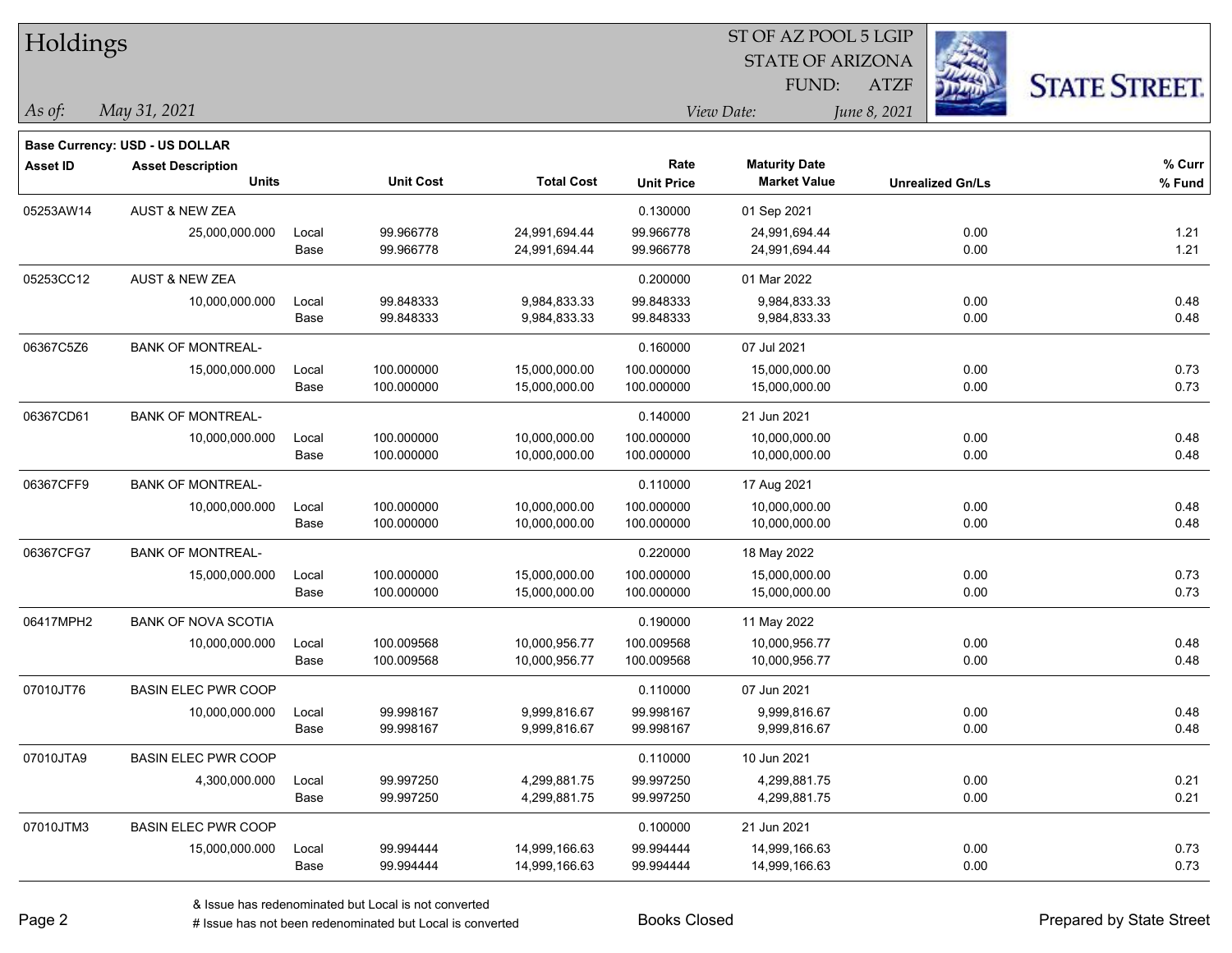|                                       |                          |                                                                                                                               |                                                                       |                                                                                      |                                                                        |                                                                                                               | <b>STATE STREET.</b>                                                                                   |
|---------------------------------------|--------------------------|-------------------------------------------------------------------------------------------------------------------------------|-----------------------------------------------------------------------|--------------------------------------------------------------------------------------|------------------------------------------------------------------------|---------------------------------------------------------------------------------------------------------------|--------------------------------------------------------------------------------------------------------|
| May 31, 2021                          |                          |                                                                                                                               |                                                                       |                                                                                      |                                                                        |                                                                                                               |                                                                                                        |
| <b>Base Currency: USD - US DOLLAR</b> |                          |                                                                                                                               |                                                                       |                                                                                      |                                                                        |                                                                                                               |                                                                                                        |
| <b>Asset Description</b>              |                          |                                                                                                                               |                                                                       | Rate                                                                                 | <b>Maturity Date</b>                                                   |                                                                                                               | $%$ Curr                                                                                               |
|                                       |                          |                                                                                                                               |                                                                       |                                                                                      |                                                                        | <b>Unrealized Gn/Ls</b>                                                                                       | % Fund                                                                                                 |
|                                       |                          |                                                                                                                               |                                                                       | 0.140000                                                                             | 07 Dec 2021                                                            |                                                                                                               |                                                                                                        |
| 10,000,000.000                        | Local                    | 99.926500                                                                                                                     | 9,992,650.00                                                          | 99.926500                                                                            | 9,992,650.00                                                           | 0.00                                                                                                          | 0.48                                                                                                   |
|                                       |                          | 99.926500                                                                                                                     | 9,992,650.00                                                          | 99.926500                                                                            | 9,992,650.00                                                           | 0.00                                                                                                          | 0.48                                                                                                   |
|                                       |                          |                                                                                                                               |                                                                       | 0.210000                                                                             | 03 Jan 2022                                                            |                                                                                                               |                                                                                                        |
| 5,000,000.000                         | Local                    | 99.874000                                                                                                                     | 4,993,700.00                                                          | 99.874000                                                                            | 4,993,700.00                                                           | 0.00                                                                                                          | 0.24                                                                                                   |
|                                       |                          |                                                                                                                               |                                                                       |                                                                                      |                                                                        |                                                                                                               | 0.24                                                                                                   |
|                                       |                          |                                                                                                                               |                                                                       | 0.236630                                                                             | 20 Sep 2021                                                            |                                                                                                               |                                                                                                        |
| 10,000,000.000                        | Local                    | 100.000000                                                                                                                    | 10,000,000.00                                                         | 100.000000                                                                           | 10,000,000.00                                                          | 0.00                                                                                                          | 0.48                                                                                                   |
|                                       | Base                     | 100.000000                                                                                                                    | 10,000,000.00                                                         | 100.000000                                                                           | 10,000,000.00                                                          | 0.00                                                                                                          | 0.48                                                                                                   |
|                                       |                          |                                                                                                                               |                                                                       | 0.000001                                                                             | 01 Jun 2021                                                            |                                                                                                               |                                                                                                        |
| 50,001,632.510                        | Local                    | 100.000000                                                                                                                    | 50,001,632.51                                                         | 100.000000                                                                           | 50,001,632.51                                                          | 0.00                                                                                                          | 2.42                                                                                                   |
|                                       |                          |                                                                                                                               |                                                                       |                                                                                      |                                                                        |                                                                                                               | 2.42                                                                                                   |
| CAFCO LLC                             |                          |                                                                                                                               |                                                                       | 0.130000                                                                             | 07 Jul 2021                                                            |                                                                                                               |                                                                                                        |
| 15,000,000.000                        | Local                    | 99.987000                                                                                                                     | 14,998,050.00                                                         | 99.987000                                                                            | 14,998,050.00                                                          | 0.00                                                                                                          | 0.73                                                                                                   |
|                                       | Base                     |                                                                                                                               |                                                                       |                                                                                      |                                                                        |                                                                                                               | 0.73                                                                                                   |
| CRC FUNDING LLC                       |                          |                                                                                                                               |                                                                       | 0.090000                                                                             | 16 Jul 2021                                                            |                                                                                                               |                                                                                                        |
| 20,000,000.000                        | Local                    | 99.988750                                                                                                                     | 19,997,750.00                                                         | 99.988750                                                                            | 19,997,750.00                                                          | 0.00                                                                                                          | 0.97                                                                                                   |
|                                       | Base                     | 99.988750                                                                                                                     | 19,997,750.00                                                         | 99.988750                                                                            | 19,997,750.00                                                          | 0.00                                                                                                          | 0.97                                                                                                   |
| <b>CANADIAN IMPERIAL BK</b>           |                          |                                                                                                                               |                                                                       | 0.120000                                                                             | 13 Jul 2021                                                            |                                                                                                               |                                                                                                        |
| 25,000,000.000                        | Local                    | 100.000000                                                                                                                    | 25,000,000.00                                                         | 100.000000                                                                           | 25,000,000.00                                                          | 0.00                                                                                                          | 1.21                                                                                                   |
|                                       | Base                     | 100.000000                                                                                                                    | 25,000,000.00                                                         | 100.000000                                                                           | 25,000,000.00                                                          | 0.00                                                                                                          | 1.21                                                                                                   |
| CANADIAN IMPERIAL BK                  |                          |                                                                                                                               |                                                                       | 0.240000                                                                             | 04 May 2022                                                            |                                                                                                               |                                                                                                        |
| 10,000,000.000                        | Local                    | 100.000000                                                                                                                    | 10,000,000.00                                                         | 100.000000                                                                           | 10,000,000.00                                                          | 0.00                                                                                                          | 0.48                                                                                                   |
|                                       | Base                     | 100.000000                                                                                                                    |                                                                       | 100.000000                                                                           |                                                                        | 0.00                                                                                                          | 0.48                                                                                                   |
| CAN AST + CAN LTD JT                  |                          |                                                                                                                               |                                                                       | 0.120000                                                                             | 04 Aug 2021                                                            |                                                                                                               |                                                                                                        |
| 5,000,000.000                         | Local                    | 99.978667                                                                                                                     | 4,998,933.33                                                          | 99.978667                                                                            | 4,998,933.33                                                           | 0.00                                                                                                          | 0.24                                                                                                   |
|                                       | Base                     |                                                                                                                               | 4,998,933.33                                                          |                                                                                      | 4,998,933.33                                                           | 0.00                                                                                                          | 0.24                                                                                                   |
| CEDAR SPRING CPTL CO                  |                          |                                                                                                                               |                                                                       | 0.200000                                                                             | 26 Jul 2021                                                            |                                                                                                               |                                                                                                        |
| 10,000,000.000                        | Local                    | 99.969444                                                                                                                     | 9,996,944.44                                                          | 99.969444                                                                            | 9,996,944.44                                                           | 0.00                                                                                                          | 0.48                                                                                                   |
|                                       | Base                     | 99.969444                                                                                                                     | 9,996,944.44                                                          | 99.969444                                                                            | 9,996,944.44                                                           | 0.00                                                                                                          | 0.48                                                                                                   |
|                                       | Holdings<br><b>Units</b> | BEDFORD ROW FDG CORP<br>Base<br>BEDFORD ROW FDG CORP<br>Base<br>BEDFORD ROW FDG CORP<br><b>BLACKROCK INVT QUALITY</b><br>Base | <b>Unit Cost</b><br>99.874000<br>100.000000<br>99.987000<br>99.978667 | <b>Total Cost</b><br>4,993,700.00<br>50,001,632.51<br>14,998,050.00<br>10,000,000.00 | <b>Unit Price</b><br>99.874000<br>100.000000<br>99.987000<br>99.978667 | FUND:<br>View Date:<br><b>Market Value</b><br>4,993,700.00<br>50,001,632.51<br>14,998,050.00<br>10,000,000.00 | 51 OF AZ POOL 5 LGIP<br><b>STATE OF ARIZONA</b><br><b>ATZF</b><br>June 8, 2021<br>0.00<br>0.00<br>0.00 |

 $ST$  OF AZ POOL 5 LGIP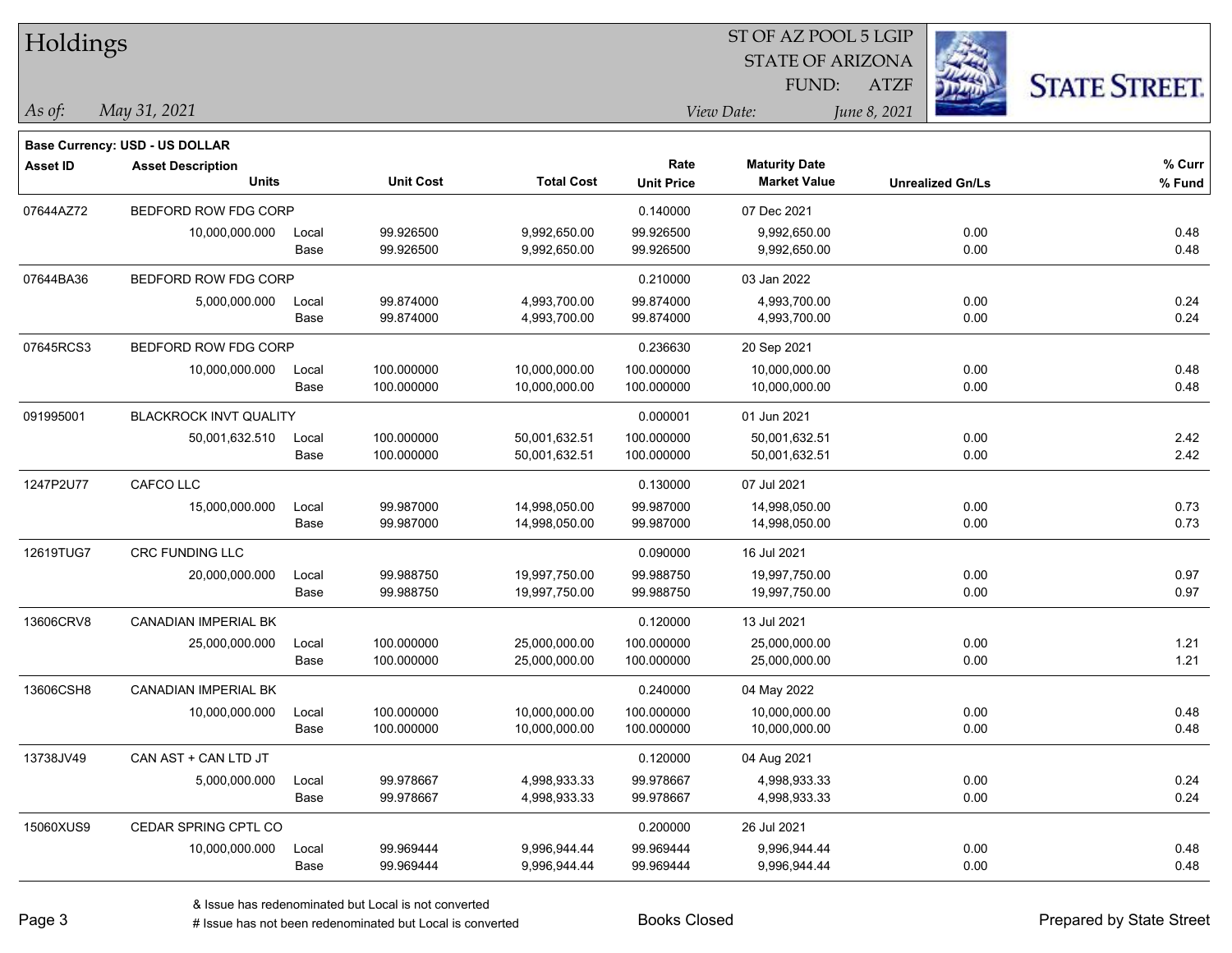| Holdings        |                                       |       |                  | ST OF AZ POOL 5 LGIP |                   |                         |              |                         |                      |
|-----------------|---------------------------------------|-------|------------------|----------------------|-------------------|-------------------------|--------------|-------------------------|----------------------|
|                 |                                       |       |                  |                      |                   | <b>STATE OF ARIZONA</b> |              |                         |                      |
|                 |                                       |       |                  |                      |                   | FUND:                   | <b>ATZF</b>  |                         | <b>STATE STREET.</b> |
| As of:          | May 31, 2021                          |       |                  |                      |                   | View Date:              | June 8, 2021 |                         |                      |
|                 | <b>Base Currency: USD - US DOLLAR</b> |       |                  |                      |                   |                         |              |                         |                      |
| <b>Asset ID</b> | <b>Asset Description</b>              |       |                  |                      | Rate              | <b>Maturity Date</b>    |              |                         | % Curr               |
|                 | <b>Units</b>                          |       | <b>Unit Cost</b> | <b>Total Cost</b>    | <b>Unit Price</b> | <b>Market Value</b>     |              | <b>Unrealized Gn/Ls</b> | % Fund               |
| 15060XVG4       | CEDAR SPRING CPTL CO                  |       |                  |                      | 0.150000          | 16 Aug 2021             |              |                         |                      |
|                 | 15,000,000.000                        | Local | 99.968333        | 14,995,250.00        | 99.968333         | 14,995,250.00           |              | 0.00                    | 0.73                 |
|                 |                                       | Base  | 99.968333        | 14,995,250.00        | 99.968333         | 14,995,250.00           |              | 0.00                    | 0.73                 |
| 15060XVP4       | CEDAR SPRING CPTL CO                  |       |                  |                      | 0.160000          | 23 Aug 2021             |              |                         |                      |
|                 | 25,000,000.000                        | Local | 99.963111        | 24,990,777.77        | 99.963111         | 24,990,777.77           |              | 0.00                    | 1.21                 |
|                 |                                       | Base  | 99.963111        | 24,990,777.77        | 99.963111         | 24,990,777.77           |              | 0.00                    | 1.21                 |
| 15963TTW9       | <b>CHARIOT FNDG LLC</b>               |       |                  |                      | 0.140000          | 30 Jun 2021             |              |                         |                      |
|                 | 15,000,000.000                        | Local | 99.988722        | 14,998,308.33        | 99.988722         | 14,998,308.33           |              | 0.00                    | 0.73                 |
|                 |                                       | Base  | 99.988722        | 14,998,308.33        | 99.988722         | 14,998,308.33           |              | 0.00                    | 0.73                 |
| 15963TU72       | CHARIOT FNDG LLC                      |       |                  |                      | 0.140000          | 07 Jul 2021             |              |                         |                      |
|                 | 15,000,000.000                        | Local | 99.986000        | 14,997,900.00        | 99.986000         | 14,997,900.00           |              | 0.00                    | 0.73                 |
|                 |                                       | Base  | 99.986000        | 14,997,900.00        | 99.986000         | 14,997,900.00           |              | 0.00                    | 0.73                 |
| 16677JTW6       | CHEVRON CORP                          |       |                  |                      | 0.050000          | 30 Jun 2021             |              |                         |                      |
|                 | 3,000,000.000                         | Local | 99.995972        | 2,999,879.17         | 99.995972         | 2,999,879.17            |              | 0.00                    | 0.15                 |
|                 |                                       | Base  | 99.995972        | 2,999,879.17         | 99.995972         | 2,999,879.17            |              | 0.00                    | 0.15                 |
| 16677JWT9       | <b>CHEVRON CORP</b>                   |       |                  |                      | 0.070000          | 27 Sep 2021             |              |                         |                      |
|                 | 10,000,000.000                        | Local | 99.977056        | 9,997,705.56         | 99.977056         | 9,997,705.56            |              | 0.00                    | 0.48                 |
|                 |                                       | Base  | 99.977056        | 9,997,705.56         | 99.977056         | 9,997,705.56            |              | 0.00                    | 0.48                 |
| 16677JXV3       | CHEVRON CORP                          |       |                  |                      | 0.160000          | 29 Oct 2021             |              |                         |                      |
|                 | 10,000,000.000                        | Local | 99.933333        | 9,993,333.33         | 99.933333         | 9,993,333.33            |              | 0.00                    | 0.48                 |
|                 |                                       | Base  | 99.933333        | 9,993,333.33         | 99.933333         | 9,993,333.33            |              | 0.00                    | 0.48                 |
| 17327AU62       | CITIGROUP GLOBAL MKTS INC S           |       |                  |                      | 0.170000          | 06 Jul 2021             |              |                         |                      |
|                 | 10,000,000.000                        | Local | 99.983472        | 9,998,347.22         | 99.983472         | 9,998,347.22            |              | 0.00                    | 0.48                 |
|                 |                                       | Base  | 99.983472        | 9,998,347.22         | 99.983472         | 9,998,347.22            |              | 0.00                    | 0.48                 |
| 17327AVW4       | CITIGROUP GLOBAL MKTS INC S           |       |                  |                      | 0.130000          | 30 Aug 2021             |              |                         |                      |
|                 | 15,000,000.000                        | Local | 99.967500        | 14,995,125.00        | 99.967500         | 14,995,125.00           |              | 0.00                    | 0.73                 |
|                 |                                       | Base  | 99.967500        | 14,995,125.00        | 99.967500         | 14,995,125.00           |              | 0.00                    | 0.73                 |
| 19121AV24       | COCA-COLA COMPANY                     |       |                  |                      | 0.060000          | 02 Aug 2021             |              |                         |                      |
|                 | 25,000,000.000                        | Local | 99.989667        | 24,997,416.67        | 99.989667         | 24,997,416.67           |              | 0.00                    | 1.21                 |
|                 |                                       | Base  | 99.989667        | 24,997,416.67        | 99.989667         | 24,997,416.67           |              | 0.00                    | 1.21                 |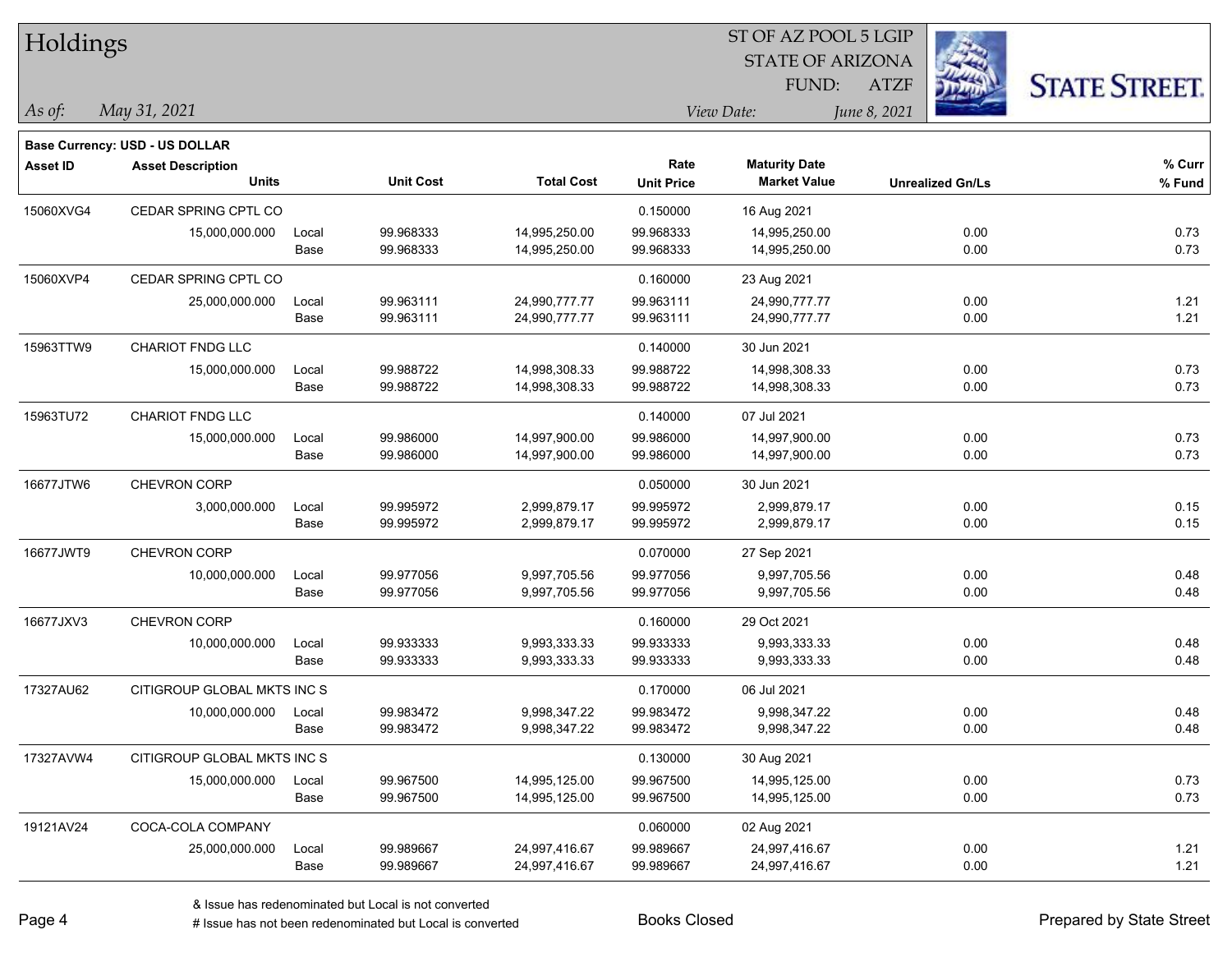| Holdings        |                                |       | ST OF AZ POOL 5 LGIP |                   |                   |                         |              |                         |                      |  |
|-----------------|--------------------------------|-------|----------------------|-------------------|-------------------|-------------------------|--------------|-------------------------|----------------------|--|
|                 |                                |       |                      |                   |                   | <b>STATE OF ARIZONA</b> |              |                         |                      |  |
|                 |                                |       |                      |                   |                   | FUND:                   | <b>ATZF</b>  |                         | <b>STATE STREET.</b> |  |
| $\vert$ As of:  | May 31, 2021                   |       |                      |                   |                   | View Date:              | June 8, 2021 |                         |                      |  |
|                 | Base Currency: USD - US DOLLAR |       |                      |                   |                   |                         |              |                         |                      |  |
| <b>Asset ID</b> | <b>Asset Description</b>       |       |                      |                   | Rate              | <b>Maturity Date</b>    |              |                         | % Curr               |  |
|                 | <b>Units</b>                   |       | <b>Unit Cost</b>     | <b>Total Cost</b> | <b>Unit Price</b> | <b>Market Value</b>     |              | <b>Unrealized Gn/Ls</b> | % Fund               |  |
| 2063C0UL4       | CONCORD MIN CPTL CO            |       |                      |                   | 0.160000          | 20 Jul 2021             |              |                         |                      |  |
|                 | 20,000,000.000                 | Local | 99.978222            | 19,995,644.44     | 99.978222         | 19,995,644.44           |              | 0.00                    | 0.97                 |  |
|                 |                                | Base  | 99.978222            | 19,995,644.44     | 99.978222         | 19,995,644.44           |              | 0.00                    | 0.97                 |  |
| 2063C0V25       | CONCORD MIN CPTL CO            |       |                      |                   | 0.150000          | 02 Aug 2021             |              |                         |                      |  |
|                 | 15,000,000.000                 | Local | 99.974167            | 14,996,125.00     | 99.974167         | 14,996,125.00           |              | 0.00                    | 0.73                 |  |
|                 |                                | Base  | 99.974167            | 14,996,125.00     | 99.974167         | 14,996,125.00           |              | 0.00                    | 0.73                 |  |
| 2063C0VC3       | CONCORD MIN CPTL CO            |       |                      |                   | 0.130000          | 12 Aug 2021             |              |                         |                      |  |
|                 | 15,000,000.000                 | Local | 99.974000            | 14,996,100.00     | 99.974000         | 14,996,100.00           |              | 0.00                    | 0.73                 |  |
|                 |                                | Base  | 99.974000            | 14,996,100.00     | 99.974000         | 14,996,100.00           |              | 0.00                    | 0.73                 |  |
| 30229AT17       | <b>EXXON MOBIL CORP</b>        |       |                      |                   | 0.190000          | 01 Jun 2021             |              |                         |                      |  |
|                 | 15,000,000.000                 | Local | 100.000000           | 15,000,000.00     | 100.000000        | 15,000,000.00           |              | 0.00                    | 0.73                 |  |
|                 |                                | Base  | 100.000000           | 15,000,000.00     | 100.000000        | 15,000,000.00           |              | 0.00                    | 0.73                 |  |
| 30229ATW9       | <b>EXXON MOBIL CORP</b>        |       |                      |                   | 0.190000          | 30 Jun 2021             |              |                         |                      |  |
|                 | 10,000,000.000                 | Local | 99.984694            | 9,998,469.44      | 99.984694         | 9,998,469.44            |              | 0.00                    | 0.48                 |  |
|                 |                                | Base  | 99.984694            | 9,998,469.44      | 99.984694         | 9,998,469.44            |              | 0.00                    | 0.48                 |  |
| 30229AUW7       | <b>EXXON MOBIL CORP</b>        |       |                      |                   | 0.220000          | 30 Jul 2021             |              |                         |                      |  |
|                 | 15,000,000.000                 | Local | 99.963944            | 14,994,591.67     | 99.963944         | 14,994,591.67           |              | 0.00                    | 0.73                 |  |
|                 |                                | Base  | 99.963944            | 14,994,591.67     | 99.963944         | 14,994,591.67           |              | 0.00                    | 0.73                 |  |
| 30229AVT3       | <b>EXXON MOBIL CORP</b>        |       |                      |                   | 0.210000          | 27 Aug 2021             |              |                         |                      |  |
|                 | 10,000,000.000                 | Local | 99.949250            | 9,994,925.00      | 99.949250         | 9,994,925.00            |              | 0.00                    | 0.48                 |  |
|                 |                                | Base  | 99.949250            | 9,994,925.00      | 99.949250         | 9,994,925.00            |              | 0.00                    | 0.48                 |  |
| 30601VWV9       | <b>FAIRWAY FINANCE CORP</b>    |       |                      |                   | 0.180000          | 29 Sep 2021             |              |                         |                      |  |
|                 | 10,000,000.000                 | Local | 99.940000            | 9,994,000.00      | 99.940000         | 9,994,000.00            |              | 0.00                    | 0.48                 |  |
|                 |                                | Base  | 99.940000            | 9,994,000.00      | 99.940000         | 9,994,000.00            |              | 0.00                    | 0.48                 |  |
| 38346LUV6       | <b>GOTHAM FDG CORP</b>         |       |                      |                   | 0.130000          | 29 Jul 2021             |              |                         |                      |  |
|                 | 20,000,000.000                 | Local | 99.979056            | 19,995,811.11     | 99.979056         | 19,995,811.11           |              | 0.00                    | 0.97                 |  |
|                 |                                | Base  | 99.979056            | 19,995,811.11     | 99.979056         | 19,995,811.11           |              | 0.00                    | 0.97                 |  |
| 38346LV37       | <b>GOTHAM FDG CORP</b>         |       |                      |                   | 0.110000          | 03 Aug 2021             |              |                         |                      |  |
|                 | 10,000,000.000                 | Local | 99.980750            | 9,998,075.00      | 99.980750         | 9,998,075.00            |              | 0.00                    | 0.48                 |  |
|                 |                                | Base  | 99.980750            | 9,998,075.00      | 99.980750         | 9,998,075.00            |              | 0.00                    | 0.48                 |  |

# Issue has not been redenominated but Local is converted Books Closed Prepared by State Street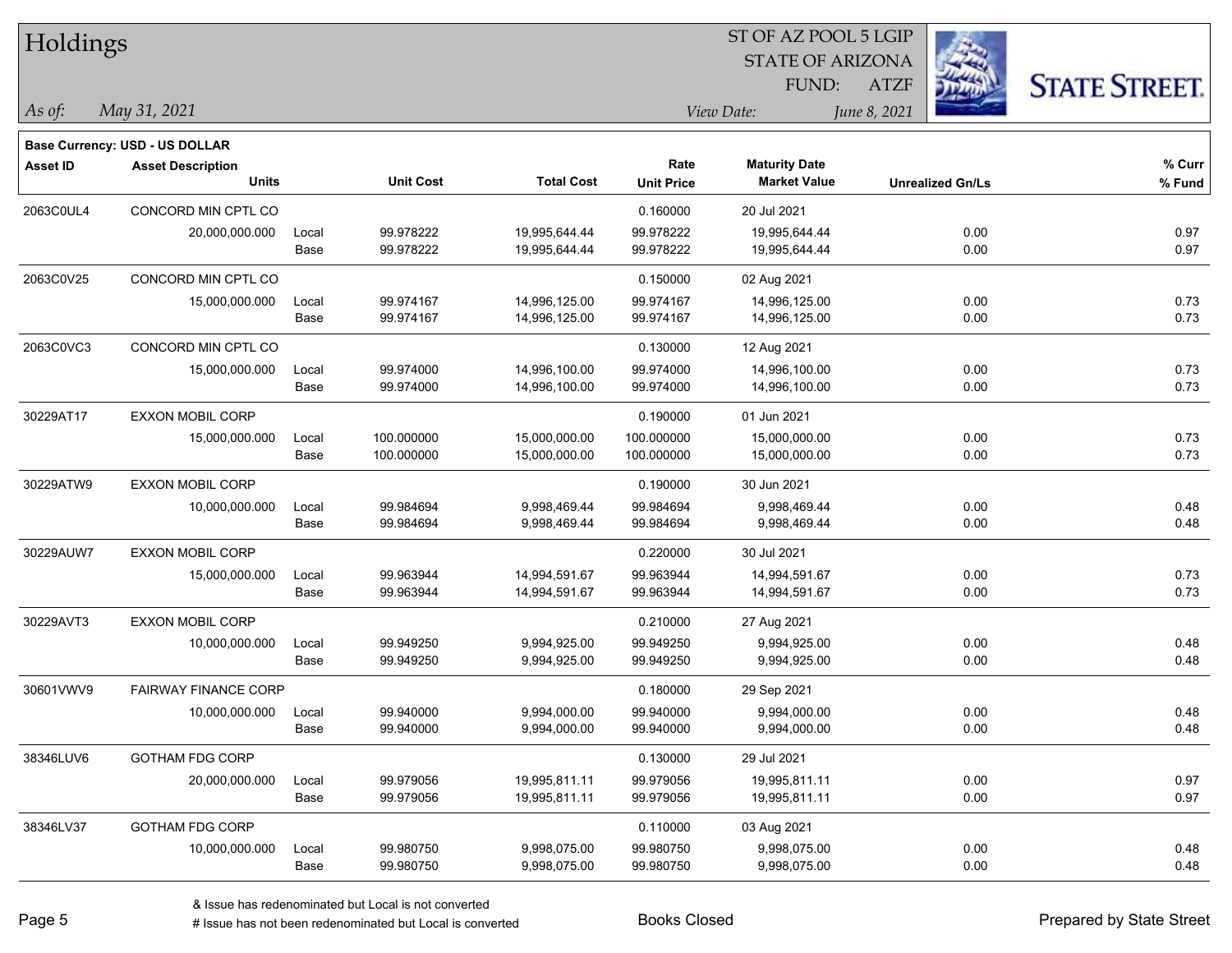| Holdings        |                                |       |                  | ST OF AZ POOL 5 LGIP |                   |                         |                         |                      |  |  |
|-----------------|--------------------------------|-------|------------------|----------------------|-------------------|-------------------------|-------------------------|----------------------|--|--|
|                 |                                |       |                  |                      |                   | <b>STATE OF ARIZONA</b> |                         |                      |  |  |
|                 |                                |       |                  |                      |                   | FUND:                   | <b>ATZF</b>             | <b>STATE STREET.</b> |  |  |
| As of:          | May 31, 2021                   |       |                  |                      |                   | View Date:              | June 8, 2021            |                      |  |  |
|                 | Base Currency: USD - US DOLLAR |       |                  |                      |                   |                         |                         |                      |  |  |
| <b>Asset ID</b> | <b>Asset Description</b>       |       |                  |                      | Rate              | <b>Maturity Date</b>    |                         | % Curr               |  |  |
|                 | <b>Units</b>                   |       | <b>Unit Cost</b> | <b>Total Cost</b>    | <b>Unit Price</b> | <b>Market Value</b>     | <b>Unrealized Gn/Ls</b> | % Fund               |  |  |
| 38346LVD5       | <b>GOTHAM FDG CORP</b>         |       |                  |                      | 0.130000          | 13 Aug 2021             |                         |                      |  |  |
|                 | 10,000,000.000                 | Local | 99.973639        | 9,997,363.89         | 99.973639         | 9,997,363.89            | 0.00                    | 0.48                 |  |  |
|                 |                                | Base  | 99.973639        | 9,997,363.89         | 99.973639         | 9,997,363.89            | 0.00                    | 0.48                 |  |  |
| 38346LVX1       | <b>GOTHAM FDG CORP</b>         |       |                  |                      | 0.130000          | 31 Aug 2021             |                         |                      |  |  |
|                 | 10,000,000.000                 | Local | 99.967139        | 9,996,713.89         | 99.967139         | 9,996,713.89            | 0.00                    | 0.48                 |  |  |
|                 |                                | Base  | 99.967139        | 9,996,713.89         | 99.967139         | 9,996,713.89            | 0.00                    | 0.48                 |  |  |
| 40060WU18       | <b>GTA FDG LLC DISC</b>        |       |                  |                      | 0.120000          | 01 Jul 2021             |                         |                      |  |  |
|                 | 20,000,000.000                 | Local | 99.990000        | 19,998,000.00        | 99.990000         | 19,998,000.00           | 0.00                    | 0.97                 |  |  |
|                 |                                | Base  | 99.990000        | 19,998,000.00        | 99.990000         | 19,998,000.00           | 0.00                    | 0.97                 |  |  |
| 40588LTW9       | HALKIN FINANCE LLC USC         |       |                  |                      | 0.150000          | 30 Jun 2021             |                         |                      |  |  |
|                 | 15,000,000.000                 | Local | 99.987917        | 14,998,187.50        | 99.987917         | 14,998,187.50           | 0.00                    | 0.73                 |  |  |
|                 |                                | Base  | 99.987917        | 14,998,187.50        | 99.987917         | 14,998,187.50           | 0.00                    | 0.73                 |  |  |
| 40588LU23       | HALKIN FINANCE LLC USC         |       |                  |                      | 0.170000          | 02 Jul 2021             |                         |                      |  |  |
|                 | 25,000,000.000                 | Local | 99.985361        | 24,996,340.28        | 99.985361         | 24,996,340.28           | 0.00                    | 1.21                 |  |  |
|                 |                                | Base  | 99.985361        | 24,996,340.28        | 99.985361         | 24,996,340.28           | 0.00                    | 1.21                 |  |  |
| 40588LUL1       | <b>HALKIN FINANCE LLC USC</b>  |       |                  |                      | 0.180000          | 20 Jul 2021             |                         |                      |  |  |
|                 | 10,000,000.000                 | Local | 99.975500        | 9,997,550.00         | 99.975500         | 9,997,550.00            | 0.00                    | 0.48                 |  |  |
|                 |                                | Base  | 99.975500        | 9,997,550.00         | 99.975500         | 9,997,550.00            | 0.00                    | 0.48                 |  |  |
| 4497W0TJ7       | ING US FUNDING LLC             |       |                  |                      | 0.140000          | 18 Jun 2021             |                         |                      |  |  |
|                 | 20,000,000.000                 | Local | 99.993389        | 19,998,677.78        | 99.993389         | 19,998,677.78           | 0.00                    | 0.97                 |  |  |
|                 |                                | Base  | 99.993389        | 19,998,677.78        | 99.993389         | 19,998,677.78           | 0.00                    | 0.97                 |  |  |
| 45779PT81       | <b>INSTITUTIONAL SECURED</b>   |       |                  |                      | 0.160000          | 08 Jun 2021             |                         |                      |  |  |
|                 | 25,000,000.000                 | Local | 99.996889        | 24,999,222.22        | 99.996889         | 24,999,222.22           | 0.00                    | 1.21                 |  |  |
|                 |                                | Base  | 99.996889        | 24,999,222.22        | 99.996889         | 24,999,222.22           | 0.00                    | 1.21                 |  |  |
| 45779PU89       | <b>INSTITUTIONAL SECURED</b>   |       |                  |                      | 0.180000          | 08 Jul 2021             |                         |                      |  |  |
|                 | 10,000,000.000                 | Local | 99.981500        | 9,998,150.00         | 99.981500         | 9,998,150.00            | 0.00                    | 0.48                 |  |  |
|                 |                                | Base  | 99.981500        | 9,998,150.00         | 99.981500         | 9,998,150.00            | 0.00                    | 0.48                 |  |  |
| 45779PVL9       | INSTITUTIONAL SECURED          |       |                  |                      | 0.140000          | 20 Aug 2021             |                         |                      |  |  |
|                 | 15,000,000.000                 | Local | 99.968889        | 14,995,333.34        | 99.968889         | 14,995,333.34           | 0.00                    | 0.73                 |  |  |
|                 |                                | Base  | 99.968889        | 14,995,333.34        | 99.968889         | 14,995,333.34           | 0.00                    | 0.73                 |  |  |

# Issue has not been redenominated but Local is converted Books Closed Prepared by State Street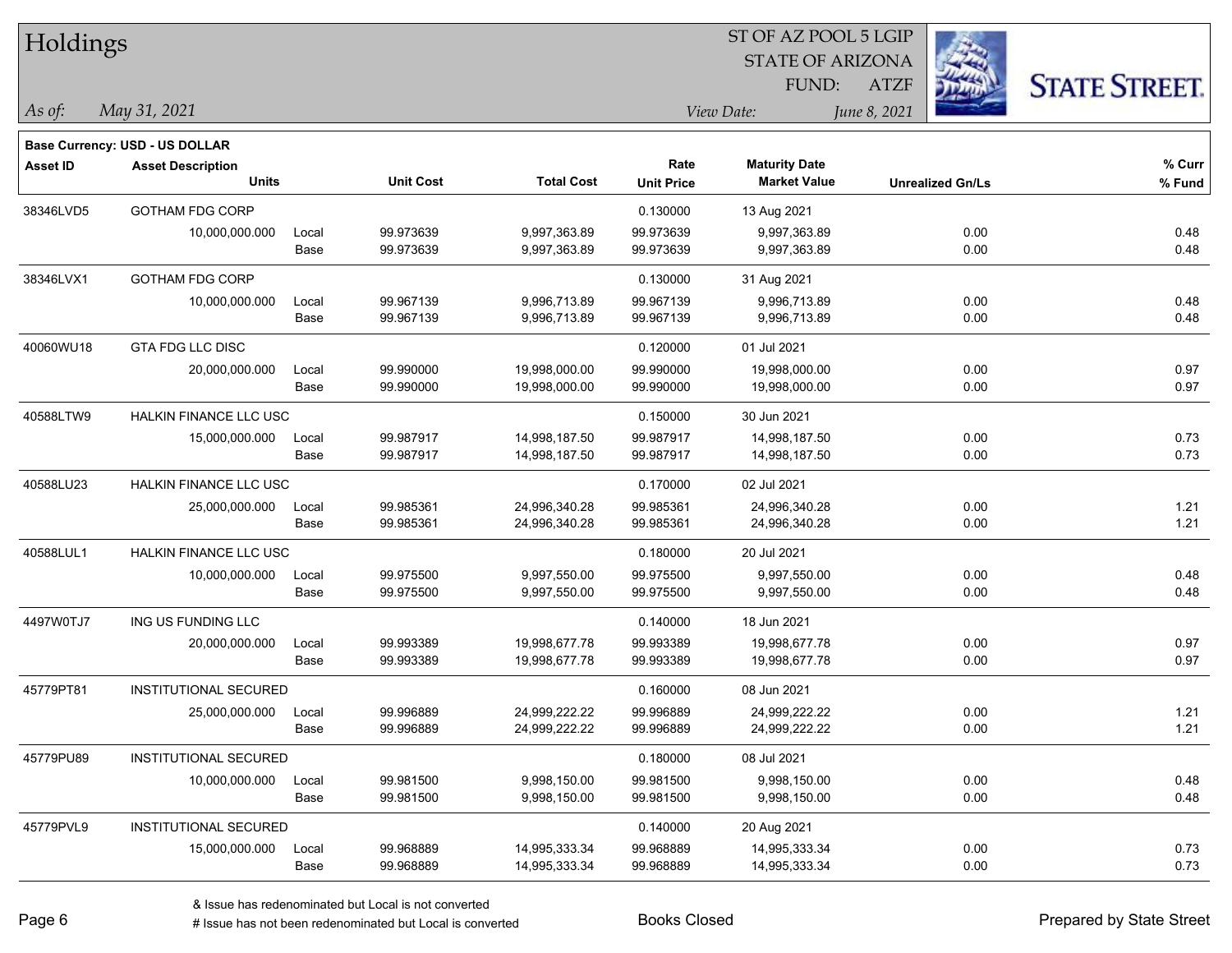| Holdings        |                                       |       |                  |                   |                   | ST OF AZ POOL 5 LGIP    |              |                         |                      |
|-----------------|---------------------------------------|-------|------------------|-------------------|-------------------|-------------------------|--------------|-------------------------|----------------------|
|                 |                                       |       |                  |                   |                   | <b>STATE OF ARIZONA</b> |              |                         |                      |
|                 |                                       |       |                  |                   |                   | FUND:                   | <b>ATZF</b>  |                         | <b>STATE STREET.</b> |
| As of:          | May 31, 2021                          |       |                  |                   |                   | View Date:              | June 8, 2021 |                         |                      |
|                 | <b>Base Currency: USD - US DOLLAR</b> |       |                  |                   |                   |                         |              |                         |                      |
| <b>Asset ID</b> | <b>Asset Description</b>              |       |                  |                   | Rate              | <b>Maturity Date</b>    |              |                         | % Curr               |
|                 | <b>Units</b>                          |       | <b>Unit Cost</b> | <b>Total Cost</b> | <b>Unit Price</b> | <b>Market Value</b>     |              | <b>Unrealized Gn/Ls</b> | % Fund               |
| 47816FT19       | <b>JOHNSON &amp; JOHNSON</b>          |       |                  |                   | 0.110000          | 01 Jun 2021             |              |                         |                      |
|                 | 20,000,000.000                        | Local | 100.000000       | 20,000,000.00     | 100.000000        | 20,000,000.00           |              | 0.00                    | 0.97                 |
|                 |                                       | Base  | 100.000000       | 20,000,000.00     | 100.000000        | 20,000,000.00           |              | 0.00                    | 0.97                 |
| 47816FT19       | JOHNSON & JOHNSON                     |       |                  |                   | 0.150000          | 01 Jun 2021             |              |                         |                      |
|                 | 5,000,000.000                         | Local | 100.000000       | 5,000,000.00      | 100.000000        | 5,000,000.00            |              | 0.00                    | 0.24                 |
|                 |                                       | Base  | 100.000000       | 5,000,000.00      | 100.000000        | 5,000,000.00            |              | 0.00                    | 0.24                 |
| 4820P2UL7       | JUPITER SECT CO LLC                   |       |                  |                   | 0.100000          | 20 Jul 2021             |              |                         |                      |
|                 | 25,000,000.000                        | Local | 99.986389        | 24,996,597.23     | 99.986389         | 24,996,597.23           |              | 0.00                    | 1.21                 |
|                 |                                       | Base  | 99.986389        | 24,996,597.23     | 99.986389         | 24,996,597.23           |              | 0.00                    | 1.21                 |
| 52953AUF0       | <b>LEXINGTN PKR CAP CO LL</b>         |       |                  |                   | 0.160000          | 15 Jul 2021             |              |                         |                      |
|                 | 10,000,000.000                        | Local | 99.980445        | 9,998,044.45      | 99.980445         | 9,998,044.45            |              | 0.00                    | 0.48                 |
|                 |                                       | Base  | 99.980445        | 9,998,044.45      | 99.980445         | 9,998,044.45            |              | 0.00                    | 0.48                 |
| 52953AV69       | LEXINGTN PKR CAP CO LL                |       |                  |                   | 0.130000          | 06 Aug 2021             |              |                         |                      |
|                 | 15,000,000.000                        | Local | 99.976167        | 14,996,425.00     | 99.976167         | 14,996,425.00           |              | 0.00                    | 0.73                 |
|                 |                                       | Base  | 99.976167        | 14,996,425.00     | 99.976167         | 14,996,425.00           |              | 0.00                    | 0.73                 |
| 52953AV69       | LEXINGTN PKR CAP CO LL                |       |                  |                   | 0.160000          | 06 Aug 2021             |              |                         |                      |
|                 | 10,000,000.000                        | Local | 99.970667        | 9,997,066.66      | 99.970667         | 9,997,066.66            |              | 0.00                    | 0.48                 |
|                 |                                       | Base  | 99.970667        | 9,997,066.66      | 99.970667         | 9,997,066.66            |              | 0.00                    | 0.48                 |
| 53127TT86       | <b>LIBERTY FUNDING LLC</b>            |       |                  |                   | 0.130000          | 08 Jun 2021             |              |                         |                      |
|                 | 25,000,000.000                        | Local | 99.997472        | 24,999,368.05     | 99.997472         | 24,999,368.05           |              | 0.00                    | 1.21                 |
|                 |                                       | Base  | 99.997472        | 24,999,368.05     | 99.997472         | 24,999,368.05           |              | 0.00                    | 1.21                 |
| 53127TTU7       | <b>LIBERTY FUNDING LLC</b>            |       |                  |                   | 0.140000          | 28 Jun 2021             |              |                         |                      |
|                 | 25,000,000.000                        | Local | 99.989500        | 24,997,375.00     | 99.989500         | 24,997,375.00           |              | 0.00                    | 1.21                 |
|                 |                                       | Base  | 99.989500        | 24,997,375.00     | 99.989500         | 24,997,375.00           |              | 0.00                    | 1.21                 |
| 56274LYW8       | MANHATTAN ASSET FDG.                  |       |                  |                   | 0.200000          | 30 Nov 2021             |              |                         |                      |
|                 | 10,000,000.000                        | Local | 99.898889        | 9,989,888.89      | 99.898889         | 9,989,888.89            |              | 0.00                    | 0.48                 |
|                 |                                       | Base  | 99.898889        | 9,989,888.89      | 99.898889         | 9,989,888.89            |              | 0.00                    | 0.48                 |
| 57576JU91       | MASSACHUSETTS MUT LIFE INS CO         |       |                  |                   | 0.060000          | 09 Jul 2021             |              |                         |                      |
|                 | 25,000,000.000                        | Local | 99.993667        | 24,998,416.67     | 99.993667         | 24,998,416.67           |              | 0.00                    | 1.21                 |
|                 |                                       | Base  | 99.993667        | 24,998,416.67     | 99.993667         | 24,998,416.67           |              | 0.00                    | 1.21                 |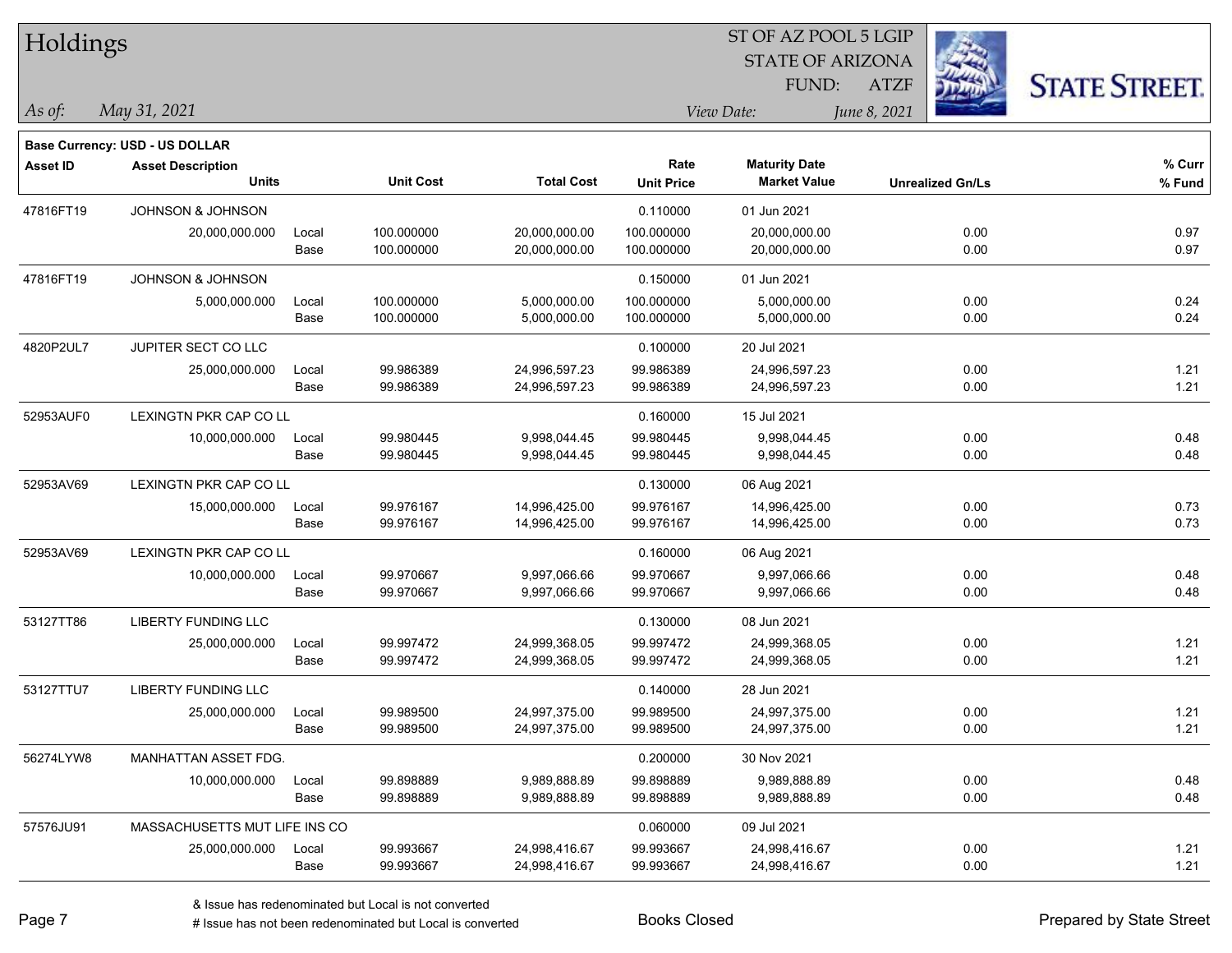| Holdings        |                                       |       |                  |                   | 51 OF AZ POOL 5 LGIP |                         |                         |                      |  |  |
|-----------------|---------------------------------------|-------|------------------|-------------------|----------------------|-------------------------|-------------------------|----------------------|--|--|
|                 |                                       |       |                  |                   |                      | <b>STATE OF ARIZONA</b> | i.                      |                      |  |  |
|                 |                                       |       |                  |                   |                      | FUND:                   | <b>ATZF</b>             | <b>STATE STREET.</b> |  |  |
| As of:          | May 31, 2021                          |       |                  |                   |                      | View Date:              | June 8, 2021            |                      |  |  |
|                 | <b>Base Currency: USD - US DOLLAR</b> |       |                  |                   |                      |                         |                         |                      |  |  |
| <b>Asset ID</b> | <b>Asset Description</b>              |       |                  |                   | Rate                 | <b>Maturity Date</b>    |                         | % Curr               |  |  |
|                 | <b>Units</b>                          |       | <b>Unit Cost</b> | <b>Total Cost</b> | <b>Unit Price</b>    | <b>Market Value</b>     | <b>Unrealized Gn/Ls</b> | % Fund               |  |  |
| 57576JX56       | MASSACHUSETTS MUT LIFE INS CO         |       |                  |                   | 0.100000             | 05 Oct 2021             |                         |                      |  |  |
|                 | 25,000,000.000                        | Local | 99.965000        | 24,991,250.00     | 99.965000            | 24,991,250.00           | 0.00                    | 1.21                 |  |  |
|                 |                                       | Base  | 99.965000        | 24,991,250.00     | 99.965000            | 24,991,250.00           | 0.00                    | 1.21                 |  |  |
| 59157TT11       | METLIFE SHORT TERM FDG                |       |                  |                   | 0.200000             | 01 Jun 2021             |                         |                      |  |  |
|                 | 12,400,000.000                        | Local | 100.000000       | 12,400,000.00     | 100.000000           | 12,400,000.00           | 0.00                    | 0.60                 |  |  |
|                 |                                       | Base  | 100.000000       | 12,400,000.00     | 100.000000           | 12,400,000.00           | 0.00                    | 0.60                 |  |  |
| 59157TU19       | METLIFE SHORT TERM FDG                |       |                  |                   | 0.210000             | 01 Jul 2021             |                         |                      |  |  |
|                 | 15,000,000.000                        | Local | 99.982500        | 14,997,375.00     | 99.982500            | 14,997,375.00           | 0.00                    | 0.73                 |  |  |
|                 |                                       | Base  | 99.982500        | 14,997,375.00     | 99.982500            | 14,997,375.00           | 0.00                    | 0.73                 |  |  |
| 59157TXU2       | METLIFE SHORT TERM FDG                |       |                  |                   | 0.140000             | 28 Oct 2021             |                         |                      |  |  |
|                 | 10,000,000.000                        | Local | 99.942056        | 9,994,205.56      | 99.942056            | 9,994,205.56            | 0.00                    | 0.48                 |  |  |
|                 |                                       | Base  | 99.942056        | 9,994,205.56      | 99.942056            | 9,994,205.56            | 0.00                    | 0.48                 |  |  |
| 63307LUN9       | NATIONAL BK OF CANAD                  |       |                  |                   | 0.130000             | 22 Jul 2021             |                         |                      |  |  |
|                 | 20,000,000.000                        | Local | 99.981583        | 19,996,316.67     | 99.981583            | 19,996,316.67           | 0.00                    | 0.97                 |  |  |
|                 |                                       | Base  | 99.981583        | 19,996,316.67     | 99.981583            | 19,996,316.67           | 0.00                    | 0.97                 |  |  |
| 63307LV24       | NATIONAL BK OF CANAD                  |       |                  |                   | 0.120000             | 02 Aug 2021             |                         |                      |  |  |
|                 | 25,000,000.000                        | Local | 99.979333        | 24,994,833.33     | 99.979333            | 24,994,833.33           | 0.00                    | 1.21                 |  |  |
|                 |                                       | Base  | 99.979333        | 24,994,833.33     | 99.979333            | 24,994,833.33           | 0.00                    | 1.21                 |  |  |
| 63763PT33       | NATIONAL SECS CLEARING                |       |                  |                   | 0.170000             | 03 Jun 2021             |                         |                      |  |  |
|                 | 10,000,000.000                        | Local | 99.999056        | 9,999,905.55      | 99.999056            | 9,999,905.55            | 0.00                    | 0.48                 |  |  |
|                 |                                       | Base  | 99.999056        | 9,999,905.55      | 99.999056            | 9,999,905.55            | 0.00                    | 0.48                 |  |  |
| 64105GXV1       | <b>NESTLE CAP CORP</b>                |       |                  |                   | 0.170000             | 29 Oct 2021             |                         |                      |  |  |
|                 | 15,000,000.000                        | Local | 99.929167        | 14,989,375.00     | 99.929167            | 14,989,375.00           | 0.00                    | 0.73                 |  |  |
|                 |                                       | Base  | 99.929167        | 14,989,375.00     | 99.929167            | 14,989,375.00           | 0.00                    | 0.73                 |  |  |
| 64106GTF0       | NESTLE FIN FRANCE S.                  |       |                  |                   | 0.030000             | 15 Jun 2021             |                         |                      |  |  |
|                 | 15,000,000.000                        | Local | 99.998833        | 14,999,825.00     | 99.998833            | 14,999,825.00           | 0.00                    | 0.73                 |  |  |
|                 |                                       | Base  | 99.998833        | 14,999,825.00     | 99.998833            | 14,999,825.00           | 0.00                    | 0.73                 |  |  |
| 64951WTR5       | NEW YORK LFE CAP COR                  |       |                  |                   | 0.080000             | 25 Jun 2021             |                         |                      |  |  |
|                 | 9,153,000.000                         | Local | 99.994667        | 9,152,511.84      | 99.994667            | 9,152,511.84            | 0.00                    | 0.44                 |  |  |
|                 |                                       | Base  | 99.994667        | 9,152,511.84      | 99.994667            | 9,152,511.84            | 0.00                    | 0.44                 |  |  |

 $ST$  OF AZ POOL 5 LGIP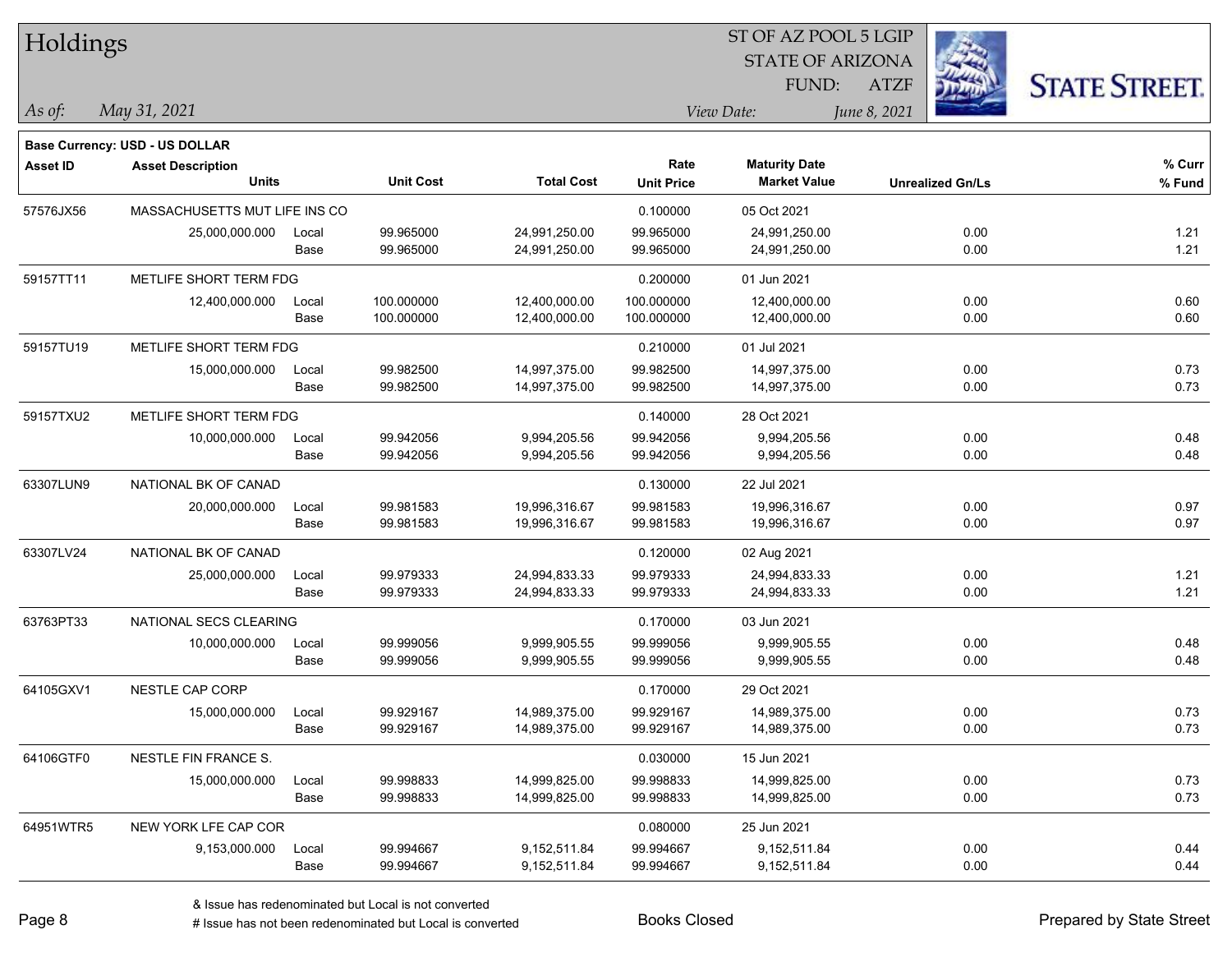| Holdings        |                                       |       |                  |                   | 51 OF AZ POOL 5 LGIP |                         |                         |                      |  |  |
|-----------------|---------------------------------------|-------|------------------|-------------------|----------------------|-------------------------|-------------------------|----------------------|--|--|
|                 |                                       |       |                  |                   |                      | <b>STATE OF ARIZONA</b> | i.                      |                      |  |  |
|                 |                                       |       |                  |                   |                      | FUND:                   | <b>ATZF</b>             | <b>STATE STREET.</b> |  |  |
| As of:          | May 31, 2021                          |       |                  |                   |                      | View Date:              | June 8, 2021            |                      |  |  |
|                 | <b>Base Currency: USD - US DOLLAR</b> |       |                  |                   |                      |                         |                         |                      |  |  |
| <b>Asset ID</b> | <b>Asset Description</b>              |       |                  |                   | Rate                 | <b>Maturity Date</b>    |                         | % Curr               |  |  |
|                 | <b>Units</b>                          |       | <b>Unit Cost</b> | <b>Total Cost</b> | <b>Unit Price</b>    | <b>Market Value</b>     | <b>Unrealized Gn/Ls</b> | % Fund               |  |  |
| 64951WUT9       | NEW YORK LFE CAP COR                  |       |                  |                   | 0.060000             | 27 Jul 2021             |                         |                      |  |  |
|                 | 20,000,000.000                        | Local | 99.990667        | 19,998,133.33     | 99.990667            | 19,998,133.33           | 0.00                    | 0.97                 |  |  |
|                 |                                       | Base  | 99.990667        | 19,998,133.33     | 99.990667            | 19,998,133.33           | 0.00                    | 0.97                 |  |  |
| 64951WVS0       | NEW YORK LFE CAP COR                  |       |                  |                   | 0.060000             | 26 Aug 2021             |                         |                      |  |  |
|                 | 15,000,000.000                        | Local | 99.985667        | 14,997,850.00     | 99.985667            | 14,997,850.00           | 0.00                    | 0.73                 |  |  |
|                 |                                       | Base  | 99.985667        | 14,997,850.00     | 99.985667            | 14,997,850.00           | 0.00                    | 0.73                 |  |  |
| 65409RU99       | NIEUW AMSTERDAM RECV                  |       |                  |                   | 0.130000             | 09 Jul 2021             |                         |                      |  |  |
|                 | 25,000,000.000                        | Local | 99.986278        | 24,996,569.44     | 99.986278            | 24,996,569.44           | 0.00                    | 1.21                 |  |  |
|                 |                                       | Base  | 99.986278        | 24,996,569.44     | 99.986278            | 24,996,569.44           | 0.00                    | 1.21                 |  |  |
| 65409RVA5       | NIEUW AMSTERDAM RECV                  |       |                  |                   | 0.110000             | 10 Aug 2021             |                         |                      |  |  |
|                 | 5,000,000.000                         | Local | 99.978611        | 4,998,930.56      | 99.978611            | 4,998,930.56            | 0.00                    | 0.24                 |  |  |
|                 |                                       | Base  | 99.978611        | 4,998,930.56      | 99.978611            | 4,998,930.56            | 0.00                    | 0.24                 |  |  |
| 6698M4TE2       | <b>NOVARTIS FNC CRP</b>               |       |                  |                   | 0.070000             | 14 Jun 2021             |                         |                      |  |  |
|                 | 10,000,000.000                        | Local | 99.997472        | 9,999,747.22      | 99.997472            | 9,999,747.22            | 0.00                    | 0.48                 |  |  |
|                 |                                       | Base  | 99.997472        | 9,999,747.22      | 99.997472            | 9,999,747.22            | 0.00                    | 0.48                 |  |  |
| 6698M4V90       | NOVARTIS FNC CRP                      |       |                  |                   | 0.070000             | 09 Aug 2021             |                         |                      |  |  |
|                 | 10,000,000.000                        | Local | 99.986583        | 9,998,658.33      | 99.986583            | 9,998,658.33            | 0.00                    | 0.48                 |  |  |
|                 |                                       | Base  | 99.986583        | 9,998,658.33      | 99.986583            | 9,998,658.33            | 0.00                    | 0.48                 |  |  |
| 67983TT30       | OLD LINE FUNDING LLC                  |       |                  |                   | 0.130000             | 03 Jun 2021             |                         |                      |  |  |
|                 | 20,000,000.000                        | Local | 99.999278        | 19,999,855.55     | 99.999278            | 19,999,855.55           | 0.00                    | 0.97                 |  |  |
|                 |                                       | Base  | 99.999278        | 19,999,855.55     | 99.999278            | 19,999,855.55           | 0.00                    | 0.97                 |  |  |
| 67983TT89       | OLD LINE FUNDING LLC                  |       |                  |                   | 0.130000             | 08 Jun 2021             |                         |                      |  |  |
|                 | 2,000,000.000                         | Local | 99.997472        | 1.999.949.44      | 99.997472            | 1,999,949.44            | 0.00                    | 0.10                 |  |  |
|                 |                                       | Base  | 99.997472        | 1,999,949.44      | 99.997472            | 1,999,949.44            | 0.00                    | 0.10                 |  |  |
| 67983TTF3       | OLD LINE FUNDING LLC                  |       |                  |                   | 0.145000             | 15 Jun 2021             |                         |                      |  |  |
|                 | 4,385,000.000                         | Local | 99.994361        | 4,384,752.73      | 99.994361            | 4,384,752.73            | 0.00                    | 0.21                 |  |  |
|                 |                                       | Base  | 99.994361        | 4,384,752.73      | 99.994361            | 4,384,752.73            | 0.00                    | 0.21                 |  |  |
| 67983TTM8       | OLD LINE FUNDING LLC                  |       |                  |                   | 0.140000             | 21 Jun 2021             |                         |                      |  |  |
|                 | 10,000,000.000                        | Local | 99.992222        | 9,999,222.22      | 99.992222            | 9,999,222.22            | 0.00                    | 0.48                 |  |  |
|                 |                                       | Base  | 99.992222        | 9,999,222.22      | 99.992222            | 9,999,222.22            | 0.00                    | 0.48                 |  |  |

 $ST$  OF AZ POOL 5 LGIP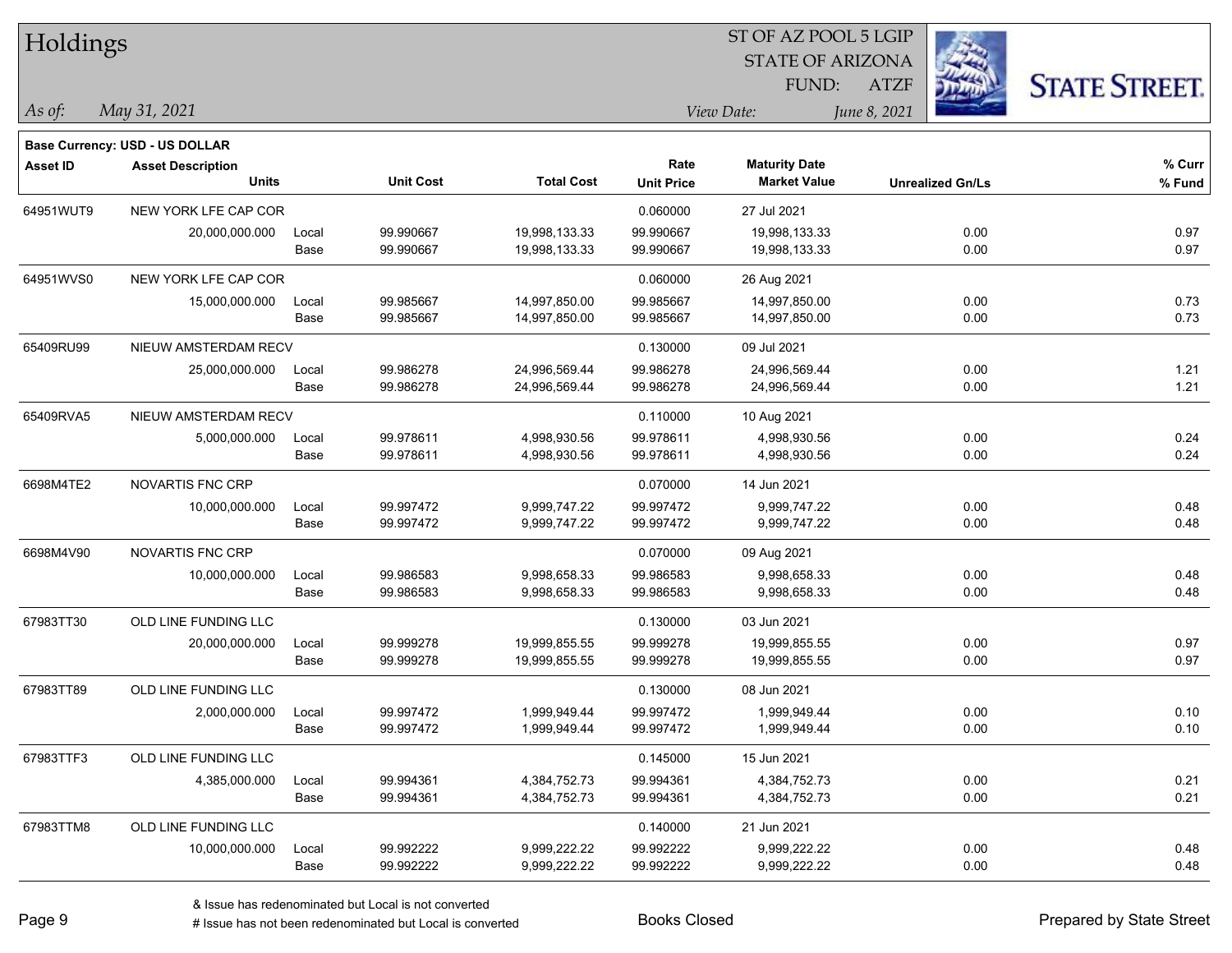| Holdings        |                                       |       | ST OF AZ POOL 5 LGIP |                   |                   |                         |              |                         |                      |  |
|-----------------|---------------------------------------|-------|----------------------|-------------------|-------------------|-------------------------|--------------|-------------------------|----------------------|--|
|                 |                                       |       |                      |                   |                   | <b>STATE OF ARIZONA</b> |              |                         |                      |  |
|                 |                                       |       |                      |                   |                   | FUND:                   | <b>ATZF</b>  |                         | <b>STATE STREET.</b> |  |
| As of:          | May 31, 2021                          |       |                      |                   |                   | View Date:              | June 8, 2021 |                         |                      |  |
|                 | <b>Base Currency: USD - US DOLLAR</b> |       |                      |                   |                   |                         |              |                         |                      |  |
| <b>Asset ID</b> | <b>Asset Description</b>              |       |                      |                   | Rate              | <b>Maturity Date</b>    |              |                         | % Curr               |  |
|                 | <b>Units</b>                          |       | <b>Unit Cost</b>     | <b>Total Cost</b> | <b>Unit Price</b> | <b>Market Value</b>     |              | <b>Unrealized Gn/Ls</b> | % Fund               |  |
| 67983TUF1       | OLD LINE FUNDING LLC                  |       |                      |                   | 0.140000          | 15 Jul 2021             |              |                         |                      |  |
|                 | 3,000,000.000                         | Local | 99.982889            | 2,999,486.67      | 99.982889         | 2,999,486.67            |              | 0.00                    | 0.15                 |  |
|                 |                                       | Base  | 99.982889            | 2,999,486.67      | 99.982889         | 2,999,486.67            |              | 0.00                    | 0.15                 |  |
| 67983TVL7       | OLD LINE FUNDING LLC                  |       |                      |                   | 0.170000          | 20 Aug 2021             |              |                         |                      |  |
|                 | 10,000,000.000                        | Local | 99.962222            | 9,996,222.22      | 99.962222         | 9,996,222.22            |              | 0.00                    | 0.48                 |  |
|                 |                                       | Base  | 99.962222            | 9,996,222.22      | 99.962222         | 9,996,222.22            |              | 0.00                    | 0.48                 |  |
| 74271TUS0       | PROCTOR GAMBLE AND CO                 |       |                      |                   | 0.050000          | 26 Jul 2021             |              |                         |                      |  |
|                 | 20,000,000.000                        | Local | 99.992361            | 19,998,472.22     | 99.992361         | 19,998,472.22           |              | 0.00                    | 0.97                 |  |
|                 |                                       | Base  | 99.992361            | 19,998,472.22     | 99.992361         | 19,998,472.22           |              | 0.00                    | 0.97                 |  |
| 82124LV41       | SHEFFIELD RECEIVABLE                  |       |                      |                   | 0.140000          | 04 Aug 2021             |              |                         |                      |  |
|                 | 25,000,000.000                        | Local | 99.975111            | 24,993,777.78     | 99.975111         | 24,993,777.78           |              | 0.00                    | 1.21                 |  |
|                 |                                       | Base  | 99.975111            | 24,993,777.78     | 99.975111         | 24,993,777.78           |              | 0.00                    | 1.21                 |  |
| 82124LVG4       | SHEFFIELD RECEIVABLE                  |       |                      |                   | 0.100000          | 16 Aug 2021             |              |                         |                      |  |
|                 | 25,000,000.000                        | Local | 99.978889            | 24,994,722.22     | 99.978889         | 24,994,722.22           |              | 0.00                    | 1.21                 |  |
|                 |                                       | Base  | 99.978889            | 24,994,722.22     | 99.978889         | 24,994,722.22           |              | 0.00                    | 1.21                 |  |
| 8225X2TE4       | SHELL INTNL FNC B.V                   |       |                      |                   | 0.210000          | 14 Jun 2021             |              |                         |                      |  |
|                 | 9,500,000.000                         | Local | 99.992417            | 9,499,279.58      | 99.992417         | 9,499,279.58            |              | 0.00                    | 0.46                 |  |
|                 |                                       | Base  | 99.992417            | 9,499,279.58      | 99.992417         | 9,499,279.58            |              | 0.00                    | 0.46                 |  |
| 8225X2U85       | SHELL INTNL FNC B.V                   |       |                      |                   | 0.220000          | 08 Jul 2021             |              |                         |                      |  |
|                 | 1,000,000.000                         | Local | 99.977389            | 999,773.89        | 99.977389         | 999,773.89              |              | 0.00                    | 0.05                 |  |
|                 |                                       | Base  | 99.977389            | 999,773.89        | 99.977389         | 999,773.89              |              | 0.00                    | 0.05                 |  |
| 8225X2UC6       | SHELL INTNL FNC B.V                   |       |                      |                   | 0.100000          | 12 Jul 2021             |              |                         |                      |  |
|                 | 1,200,000.000                         | Local | 99.988611            | 1,199,863.33      | 99.988611         | 1,199,863.33            |              | 0.00                    | 0.06                 |  |
|                 |                                       | Base  | 99.988611            | 1,199,863.33      | 99.988611         | 1,199,863.33            |              | 0.00                    | 0.06                 |  |
| 8225X2UC6       | SHELL INTNL FNC B.V                   |       |                      |                   | 0.400000          | 12 Jul 2021             |              |                         |                      |  |
|                 | 10,000,000.000                        | Local | 99.954444            | 9,995,444.44      | 99.954444         | 9,995,444.44            |              | 0.00                    | 0.48                 |  |
|                 |                                       | Base  | 99.954444            | 9,995,444.44      | 99.954444         | 9,995,444.44            |              | 0.00                    | 0.48                 |  |
| 8225X2W18       | SHELL INTNL FNC B.V                   |       |                      |                   | 0.200000          | 01 Sep 2021             |              |                         |                      |  |
|                 | 10,000,000.000                        | Local | 99.948889            | 9,994,888.89      | 99.948889         | 9,994,888.89            |              | 0.00                    | 0.48                 |  |
|                 |                                       | Base  | 99.948889            | 9,994,888.89      | 99.948889         | 9,994,888.89            |              | 0.00                    | 0.48                 |  |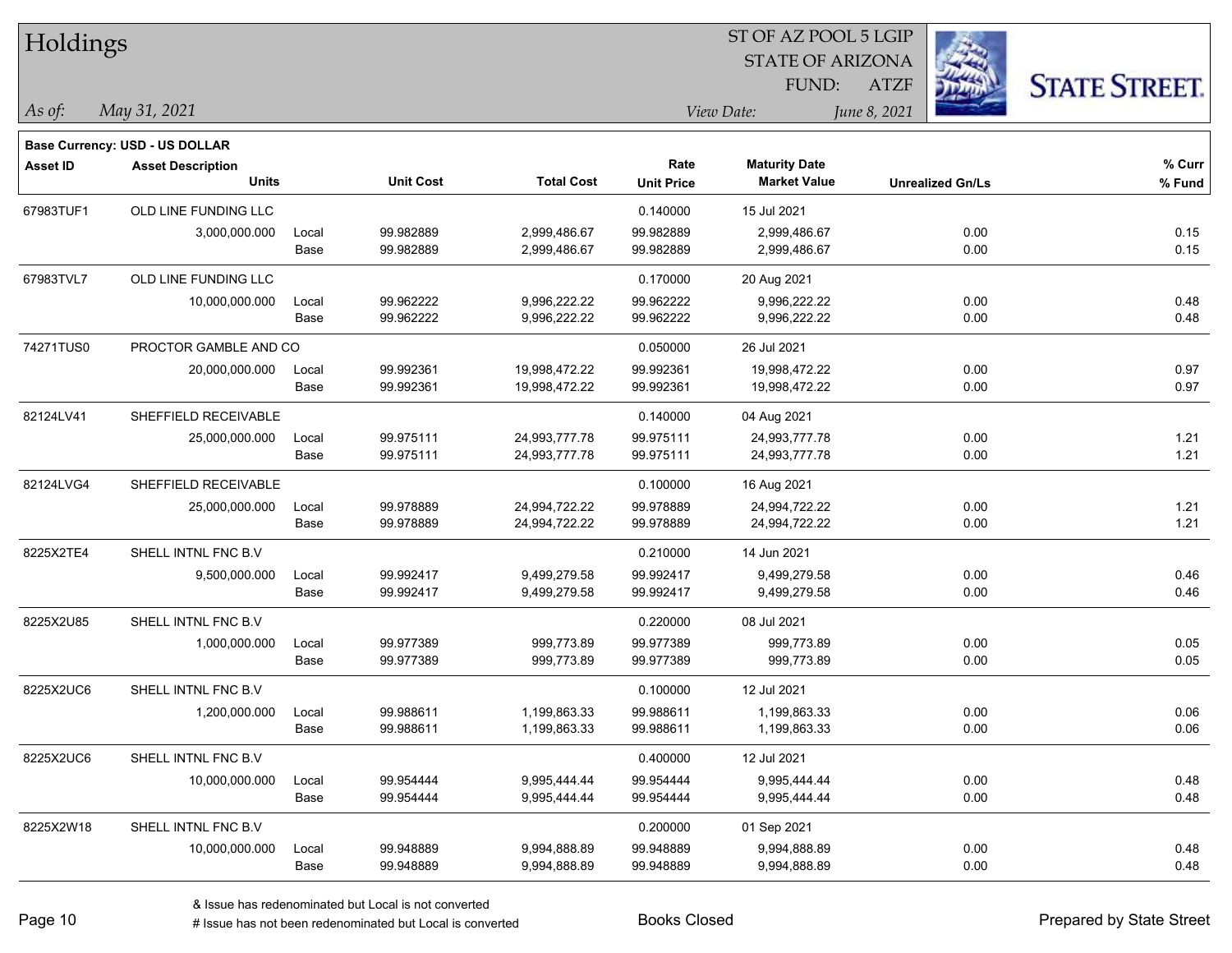| Holdings        |                                |       |                  | ST OF AZ POOL 5 LGIP |                   |                         |                         |                      |  |  |
|-----------------|--------------------------------|-------|------------------|----------------------|-------------------|-------------------------|-------------------------|----------------------|--|--|
|                 |                                |       |                  |                      |                   | <b>STATE OF ARIZONA</b> |                         |                      |  |  |
|                 |                                |       |                  |                      |                   | FUND:                   | <b>ATZF</b>             | <b>STATE STREET.</b> |  |  |
| As of:          | May 31, 2021                   |       |                  |                      |                   | View Date:              | June 8, 2021            |                      |  |  |
|                 | Base Currency: USD - US DOLLAR |       |                  |                      |                   |                         |                         |                      |  |  |
| <b>Asset ID</b> | <b>Asset Description</b>       |       |                  |                      | Rate              | <b>Maturity Date</b>    |                         | % Curr               |  |  |
|                 | <b>Units</b>                   |       | <b>Unit Cost</b> | <b>Total Cost</b>    | <b>Unit Price</b> | <b>Market Value</b>     | <b>Unrealized Gn/Ls</b> | % Fund               |  |  |
| 8225X2W18       | SHELL INTNL FNC B.V            |       |                  |                      | 0.260000          | 01 Sep 2021             |                         |                      |  |  |
|                 | 10,000,000.000                 | Local | 99.933556        | 9,993,355.55         | 99.933556         | 9,993,355.55            | 0.00                    | 0.48                 |  |  |
|                 |                                | Base  | 99.933556        | 9,993,355.55         | 99.933556         | 9,993,355.55            | 0.00                    | 0.48                 |  |  |
| 8225X2X17       | SHELL INTNL FNC B.V            |       |                  |                      | 0.260000          | 01 Oct 2021             |                         |                      |  |  |
|                 | 6,000,000.000                  | Local | 99.911889        | 5,994,713.33         | 99.911889         | 5,994,713.33            | 0.00                    | 0.29                 |  |  |
|                 |                                | Base  | 99.911889        | 5,994,713.33         | 99.911889         | 5,994,713.33            | 0.00                    | 0.29                 |  |  |
| 86565CM89       | SUMITOMO MITSUI BKG CORP       |       |                  |                      | 0.150000          | 31 Aug 2021             |                         |                      |  |  |
|                 | 25,000,000.000                 | Local | 100.000000       | 25,000,000.00        | 100.000000        | 25,000,000.00           | 0.00                    | 1.21                 |  |  |
|                 |                                | Base  | 100.000000       | 25,000,000.00        | 100.000000        | 25,000,000.00           | 0.00                    | 1.21                 |  |  |
| 86565CS26       | SUMITOMO MITSUI BKG CORP       |       |                  |                      | 0.160000          | 18 Nov 2021             |                         |                      |  |  |
|                 | 10,000,000.000                 | Local | 100.004717       | 10,000,471.66        | 100.004717        | 10,000,471.66           | 0.00                    | 0.48                 |  |  |
|                 |                                | Base  | 100.004717       | 10,000,471.66        | 100.004717        | 10,000,471.66           | 0.00                    | 0.48                 |  |  |
| 86565CXW4       | SUMITOMO MITSUI BKG CORP       |       |                  |                      | 0.180000          | 26 Jul 2021             |                         |                      |  |  |
|                 | 15,000,000.000                 | Local | 99.999998        | 14,999,999.65        | 99.999998         | 14,999,999.65           | 0.00                    | 0.73                 |  |  |
|                 |                                | Base  | 99.999998        | 14,999,999.65        | 99.999998         | 14,999,999.65           | 0.00                    | 0.73                 |  |  |
| 88602TTN3       | THUNDER BAY FNDNG LLC          |       |                  |                      | 0.130000          | 22 Jun 2021             |                         |                      |  |  |
|                 | 3,000,000.000                  | Local | 99.992417        | 2,999,772.50         | 99.992417         | 2,999,772.50            | 0.00                    | 0.15                 |  |  |
|                 |                                | Base  | 99.992417        | 2,999,772.50         | 99.992417         | 2,999,772.50            | 0.00                    | 0.15                 |  |  |
| 88602TUE1       | THUNDER BAY FNDNG LLC          |       |                  |                      | 0.160000          | 14 Jul 2021             |                         |                      |  |  |
|                 | 15,000,000.000                 | Local | 99.980889        | 14,997,133.33        | 99.980889         | 14,997,133.33           | 0.00                    | 0.73                 |  |  |
|                 |                                | Base  | 99.980889        | 14,997,133.33        | 99.980889         | 14,997,133.33           | 0.00                    | 0.73                 |  |  |
| 88602TV91       | THUNDER BAY FNDNG LLC          |       |                  |                      | 0.130000          | 09 Aug 2021             |                         |                      |  |  |
|                 | 20,000,000.000                 | Local | 99.975083        | 19,995,016.67        | 99.975083         | 19,995,016.67           | 0.00                    | 0.97                 |  |  |
|                 |                                | Base  | 99.975083        | 19,995,016.67        | 99.975083         | 19,995,016.67           | 0.00                    | 0.97                 |  |  |
| 88602TXF5       | THUNDER BAY FNDNG LLC          |       |                  |                      | 0.180000          | 15 Oct 2021             |                         |                      |  |  |
|                 | 2,500,000.000                  | Local | 99.932000        | 2,498,300.00         | 99.932000         | 2,498,300.00            | 0.00                    | 0.12                 |  |  |
|                 |                                | Base  | 99.932000        | 2,498,300.00         | 99.932000         | 2,498,300.00            | 0.00                    | 0.12                 |  |  |
| 88602TXF5       | THUNDER BAY FNDNG LLC          |       |                  |                      | 0.210000          | 15 Oct 2021             |                         |                      |  |  |
|                 | 14,300,000.000                 | Local | 99.920667        | 14,288,655.33        | 99.920667         | 14,288,655.33           | 0.00                    | 0.69                 |  |  |
|                 |                                | Base  | 99.920667        | 14,288,655.33        | 99.920667         | 14,288,655.33           | 0.00                    | 0.69                 |  |  |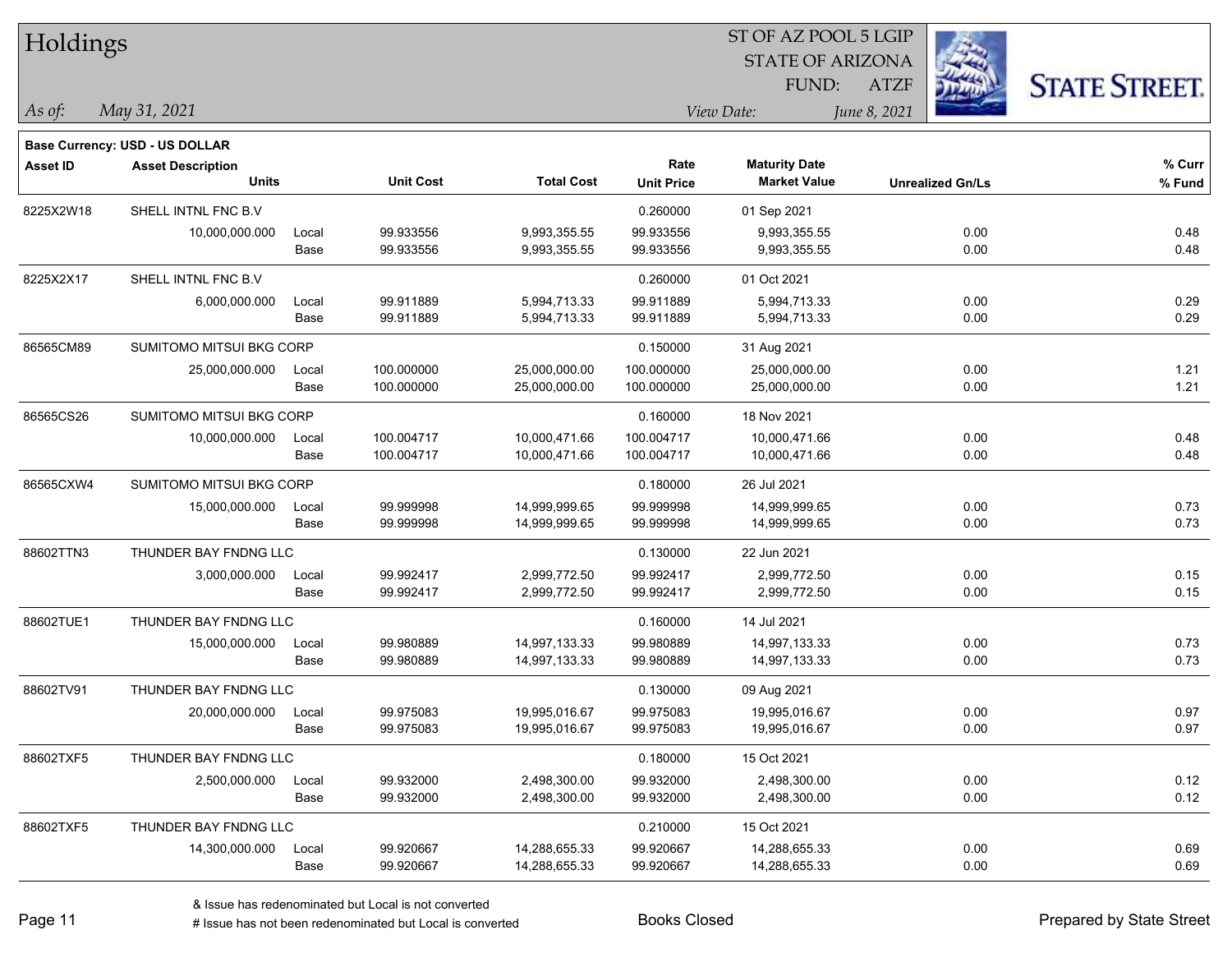| Holdings        |                                       |       |                  |                   |                   |                         | ST OF AZ POOL 5 LGIP |                         |                      |
|-----------------|---------------------------------------|-------|------------------|-------------------|-------------------|-------------------------|----------------------|-------------------------|----------------------|
|                 |                                       |       |                  |                   |                   | <b>STATE OF ARIZONA</b> |                      |                         |                      |
|                 |                                       |       |                  |                   |                   | FUND:                   | <b>ATZF</b>          |                         | <b>STATE STREET.</b> |
| As of:          | May 31, 2021                          |       |                  |                   |                   | View Date:              | June 8, 2021         |                         |                      |
|                 | <b>Base Currency: USD - US DOLLAR</b> |       |                  |                   |                   |                         |                      |                         |                      |
| <b>Asset ID</b> | <b>Asset Description</b>              |       |                  |                   | Rate              | <b>Maturity Date</b>    |                      |                         | % Curr               |
|                 | <b>Units</b>                          |       | <b>Unit Cost</b> | <b>Total Cost</b> | <b>Unit Price</b> | <b>Market Value</b>     |                      | <b>Unrealized Gn/Ls</b> | % Fund               |
| 89119ATV0       | <b>TORONTO DOMINION BANK</b>          |       |                  |                   | 0.210000          | 29 Jun 2021             |                      |                         |                      |
|                 | 10,000,000.000                        | Local | 99.983667        | 9,998,366.67      | 99.983667         | 9,998,366.67            |                      | 0.00                    | 0.48                 |
|                 |                                       | Base  | 99.983667        | 9,998,366.67      | 99.983667         | 9,998,366.67            |                      | 0.00                    | 0.48                 |
| 89119BBR6       | <b>TORONTO DOMINION BANK</b>          |       |                  |                   | 0.200000          | 25 Feb 2022             |                      |                         |                      |
|                 | 23,000,000.000                        | Local | 99.850556        | 22,965,627.78     | 99.850556         | 22,965,627.78           |                      | 0.00                    | 1.11                 |
|                 |                                       | Base  | 99.850556        | 22,965,627.78     | 99.850556         | 22,965,627.78           |                      | 0.00                    | 1.11                 |
| 89119BD45       | <b>TORONTO DOMINION BANK</b>          |       |                  |                   | 0.220000          | 04 Apr 2022             |                      |                         |                      |
|                 | 10,000,000.000                        | Local | 99.812389        | 9,981,238.89      | 99.812389         | 9,981,238.89            |                      | 0.00                    | 0.48                 |
|                 |                                       | Base  | 99.812389        | 9,981,238.89      | 99.812389         | 9,981,238.89            |                      | 0.00                    | 0.48                 |
| 89233GTV8       | <b>TOYOTA MOTOR CREDIT</b>            |       |                  |                   | 0.120000          | 29 Jun 2021             |                      |                         |                      |
|                 | 25,000,000.000                        | Local | 99.990667        | 24,997,666.67     | 99.990667         | 24,997,666.67           |                      | 0.00                    | 1.21                 |
|                 |                                       | Base  | 99.990667        | 24,997,666.67     | 99.990667         | 24,997,666.67           |                      | 0.00                    | 1.21                 |
| 89233HA38       | <b>TOYOTA MOTOR CREDIT</b>            |       |                  |                   | 0.210000          | 03 Jan 2022             |                      |                         |                      |
|                 | 25,000,000.000                        | Local | 99.874000        | 24,968,500.00     | 99.874000         | 24,968,500.00           |                      | 0.00                    | 1.21                 |
|                 |                                       | Base  | 99.874000        | 24,968,500.00     | 99.874000         | 24,968,500.00           |                      | 0.00                    | 1.21                 |
| 90477DT14       | UNILEVER CAPITAL CRP                  |       |                  |                   | 0.100000          | 01 Jun 2021             |                      |                         |                      |
|                 | 15,000,000.000                        | Local | 100.000000       | 15,000,000.00     | 100.000000        | 15,000,000.00           |                      | 0.00                    | 0.73                 |
|                 |                                       | Base  | 100.000000       | 15,000,000.00     | 100.000000        | 15,000,000.00           |                      | 0.00                    | 0.73                 |
| 91058TTW6       | UNITED HEALTHCARE CO                  |       |                  |                   | 0.110000          | 30 Jun 2021             |                      |                         |                      |
|                 | 25,000,000.000                        | Local | 99.991139        | 24,997,784.72     | 99.991139         | 24,997,784.72           |                      | 0.00                    | 1.21                 |
|                 |                                       | Base  | 99.991139        | 24,997,784.72     | 99.991139         | 24,997,784.72           |                      | 0.00                    | 1.21                 |
| 92646KT77       | VICTORY RECEIVABLES                   |       |                  |                   | 0.130000          | 07 Jun 2021             |                      |                         |                      |
|                 | 10,000,000.000                        | Local | 99.997833        | 9,999,783.33      | 99.997833         | 9,999,783.33            |                      | 0.00                    | 0.48                 |
|                 |                                       | Base  | 99.997833        | 9,999,783.33      | 99.997833         | 9,999,783.33            |                      | 0.00                    | 0.48                 |
| 92646KU67       | <b>VICTORY RECEIVABLES</b>            |       |                  |                   | 0.130000          | 06 Jul 2021             |                      |                         |                      |
|                 | 20,000,000.000                        | Local | 99.987361        | 19,997,472.22     | 99.987361         | 19,997,472.22           |                      | 0.00                    | 0.97                 |
|                 |                                       | Base  | 99.987361        | 19,997,472.22     | 99.987361         | 19,997,472.22           |                      | 0.00                    | 0.97                 |
| 92646KVW9       | <b>VICTORY RECEIVABLES</b>            |       |                  |                   | 0.120000          | 30 Aug 2021             |                      |                         |                      |
|                 | 20,000,000.000                        | Local | 99.970000        | 19,994,000.00     | 99.970000         | 19,994,000.00           |                      | 0.00                    | 0.97                 |
|                 |                                       | Base  | 99.970000        | 19,994,000.00     | 99.970000         | 19,994,000.00           |                      | 0.00                    | 0.97                 |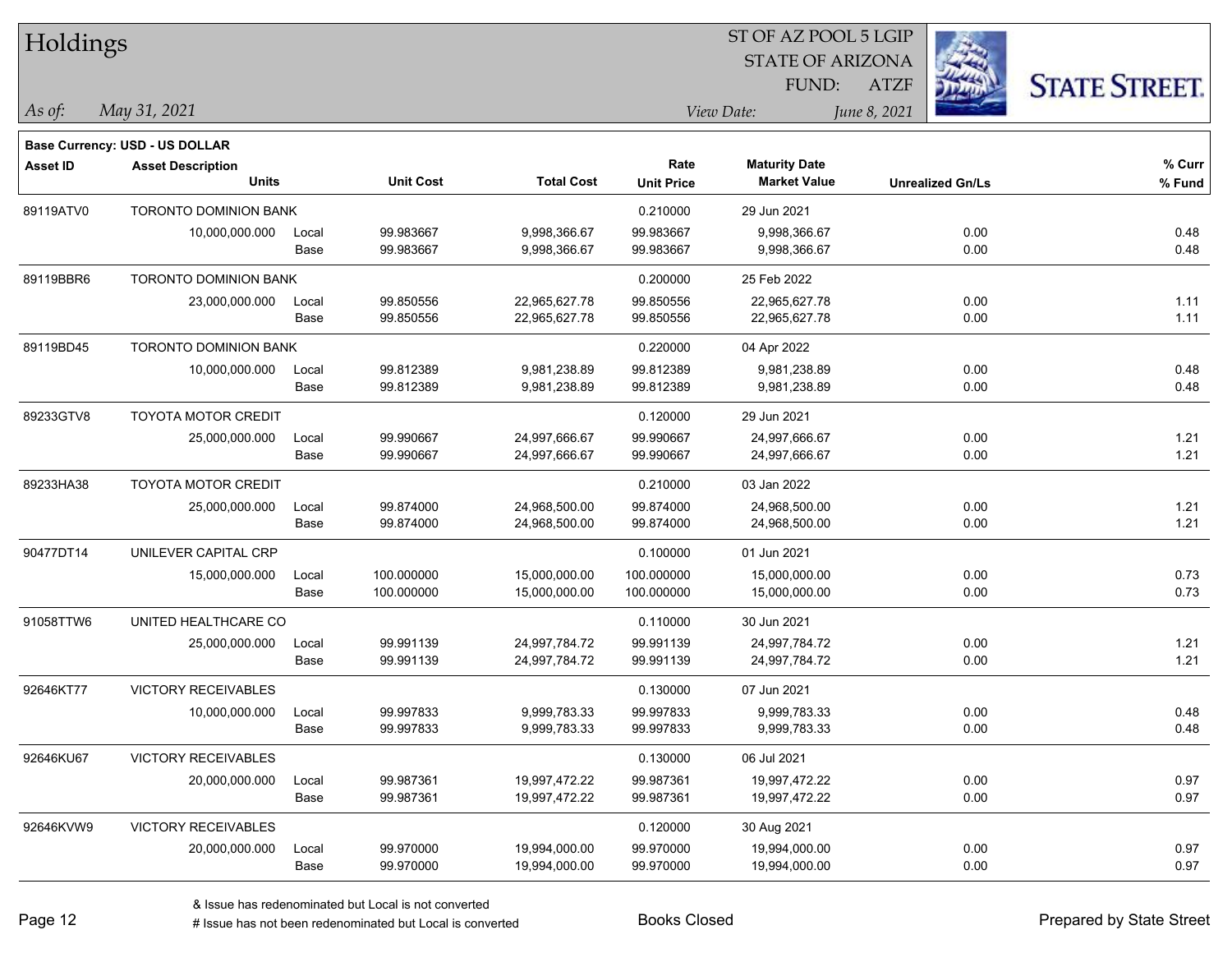| Holdings                     |                                         |       |                  |                   |                   |                         | ST OF AZ POOL 5 LGIP |                         |                      |
|------------------------------|-----------------------------------------|-------|------------------|-------------------|-------------------|-------------------------|----------------------|-------------------------|----------------------|
|                              |                                         |       |                  |                   |                   | <b>STATE OF ARIZONA</b> |                      |                         |                      |
|                              |                                         |       |                  |                   |                   | FUND:                   | <b>ATZF</b>          |                         | <b>STATE STREET.</b> |
| As of:                       | May 31, 2021                            |       |                  |                   |                   | View Date:              | June 8, 2021         |                         |                      |
|                              |                                         |       |                  |                   |                   |                         |                      |                         |                      |
|                              | Base Currency: USD - US DOLLAR          |       |                  |                   | Rate              | <b>Maturity Date</b>    |                      |                         | % Curr               |
| <b>Asset ID</b>              | <b>Asset Description</b><br>Units       |       | <b>Unit Cost</b> | <b>Total Cost</b> | <b>Unit Price</b> | <b>Market Value</b>     |                      | <b>Unrealized Gn/Ls</b> | % Fund               |
| 927YHY004                    | RBC CAPITAL MARKETS REPO 04/16 VAR      |       |                  |                   | 0.005000          | 01 Jun 2021             |                      |                         |                      |
|                              | 117,782,965.020                         | Local | 100.000000       | 117,782,965.02    | 100.000000        | 117,782,965.02          |                      | 0.00                    | 5.71                 |
|                              |                                         | Base  | 100.000000       | 117,782,965.02    | 100.000000        | 117,782,965.02          |                      | 0.00                    | 5.71                 |
| 9612C1EK9                    | <b>WESTPAC BANKING CORP.</b>            |       |                  |                   | 0.190000          | 19 May 2022             |                      |                         |                      |
|                              | 15,000,000.000                          | Local | 99.814222        | 14,972,133.34     | 99.814222         | 14,972,133.34           |                      | 0.00                    | 0.73                 |
|                              |                                         | Base  | 99.814222        | 14,972,133.34     | 99.814222         | 14,972,133.34           |                      | 0.00                    | 0.73                 |
| 966VMM002                    | JP MORGAN MONEY MARKET                  |       |                  |                   | 0.000000          | 01 Jun 2021             |                      |                         |                      |
|                              | 75,002,204.790                          | Local | 100.000000       | 75,002,204.79     | 100.000000        | 75,002,204.79           |                      | 0.00                    | 3.64                 |
|                              |                                         | Base  | 100.000000       | 75,002,204.79     | 100.000000        | 75,002,204.79           |                      | 0.00                    | 3.64                 |
| <b>US DOLLAR Total</b>       |                                         |       |                  |                   |                   |                         |                      |                         |                      |
|                              | 1,984,218,283.170                       | Local |                  | 1,983,805,085.65  |                   | 1,983,805,085.65        |                      | 0.00                    | 96.19                |
|                              |                                         | Base  |                  | 1,983,805,085.65  |                   | 1,983,805,085.65        |                      | 0.00                    | 96.19                |
| <b>CASH EQUIVALENT Total</b> |                                         |       |                  |                   |                   |                         |                      |                         |                      |
|                              | 1,984,218,283.170                       | Base  |                  | 1,983,805,085.65  |                   | 1,983,805,085.65        |                      | 0.00                    | 96.19                |
| <b>FIXED INCOME</b>          |                                         |       |                  |                   |                   |                         |                      |                         |                      |
| <b>US DOLLAR</b>             |                                         |       |                  |                   |                   |                         |                      | Exchange Rate:          | 1.000000             |
| 12598AAA8                    | CNH EQUIPMENT TRUST CNH 2021 A A1       |       |                  |                   | 0.134470          | 15 Mar 2022             |                      |                         |                      |
|                              | 3,808,564.070                           | Local | 100.000000       | 3,808,564.07      | 99.996600         | 3,808,434.58            |                      | $-129.49$               | 0.18                 |
| Original Face:               | 8,250,000.000                           | Base  | 100.000000       | 3,808,564.07      | 99.996600         | 3,808,434.58            |                      | $-129.49$               | 0.18                 |
| 14314QAA2                    | CARMAX AUTO OWNER TRUST CARMX 2021 2 A1 |       |                  |                   | 0.140900          | 15 Apr 2022             |                      |                         |                      |
|                              | 8,207,904.820                           | Local | 100.000000       | 8,207,904.82      | 100.001520        | 8,208,029.58            |                      | 124.76                  | 0.40                 |
| Original Face:               | 10,000,000.000                          | Base  | 100.000000       | 8,207,904.82      | 100.001520        | 8,208,029.58            |                      | 124.76                  | 0.40                 |
| 14316HAA0                    | CARMAX AUTO OWNER TRUST CARMX 2020 4 A1 |       |                  |                   | 0.241980          | 15 Oct 2021             |                      |                         |                      |
|                              | 0.090                                   | Local | 100.000000       | 0.09              | 100.000000        | 0.09                    |                      | 0.00                    | 0.00                 |
| Original Face:               | 12,000,000.000                          | Base  | 100.000000       | 0.09              | 100.000000        | 0.09                    |                      | 0.00                    | 0.00                 |
| 14316NAA7                    | CARMAX AUTO OWNER TRUST CARMX 2021 1 A1 |       |                  |                   | 0.172380          | 15 Feb 2022             |                      |                         |                      |
|                              | 1,825,483.290                           | Local | 100.000000       | 1,825,483.29      | 100.000340        | 1,825,489.50            |                      | 6.21                    | 0.09                 |
| Original Face:               | 7,000,000.000                           | Base  | 100.000000       | 1,825,483.29      | 100.000340        | 1,825,489.50            |                      | 6.21                    | 0.09                 |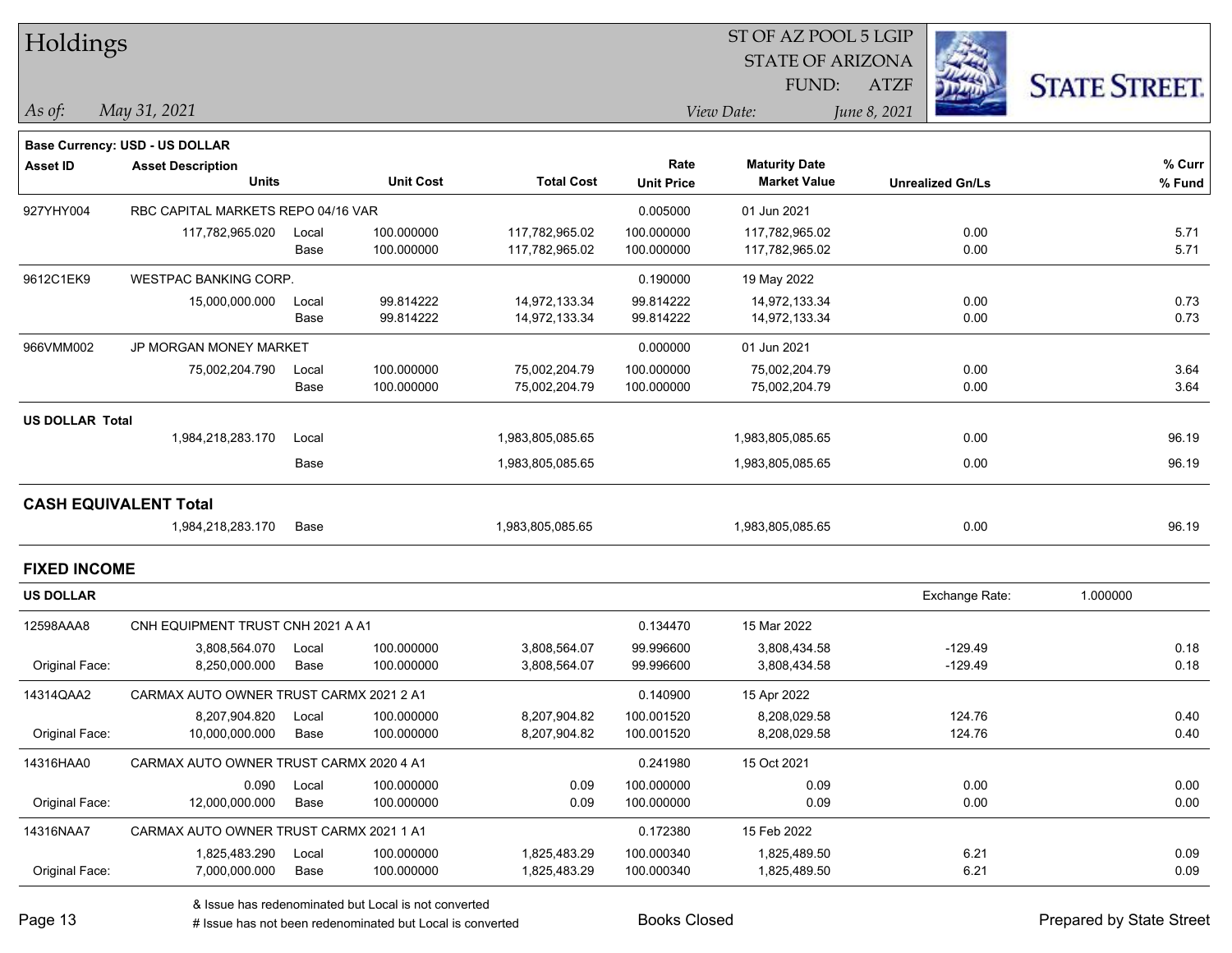| Holdings        |                                                     |       |                  |                   |                   | ST OF AZ POOL 5 LGIP    |                         |                      |
|-----------------|-----------------------------------------------------|-------|------------------|-------------------|-------------------|-------------------------|-------------------------|----------------------|
|                 |                                                     |       |                  |                   |                   | <b>STATE OF ARIZONA</b> |                         |                      |
|                 |                                                     |       |                  |                   |                   | FUND:                   | <b>ATZF</b>             | <b>STATE STREET.</b> |
| As of:          | May 31, 2021                                        |       |                  |                   |                   | View Date:              | June 8, 2021            |                      |
|                 | <b>Base Currency: USD - US DOLLAR</b>               |       |                  |                   |                   |                         |                         |                      |
| <b>Asset ID</b> | <b>Asset Description</b>                            |       |                  |                   | Rate              | <b>Maturity Date</b>    |                         | % Curr               |
|                 | <b>Units</b>                                        |       | <b>Unit Cost</b> | <b>Total Cost</b> | <b>Unit Price</b> | <b>Market Value</b>     | <b>Unrealized Gn/Ls</b> | % Fund               |
| 34532NAA3       | FORD CREDIT AUTO OWNER TRUST FORDO 2021 A A1        |       |                  |                   | 0.119410          | 15 Mar 2022             |                         |                      |
|                 | 3,444,386.210                                       | Local | 100.000000       | 3,444,386.21      | 99.998720         | 3,444,342.12            | $-44.09$                | 0.17                 |
| Original Face:  | 10,000,000.000                                      | Base  | 100.000000       | 3,444,386.21      | 99.998720         | 3,444,342.12            | $-44.09$                | 0.17                 |
| 380144AA3       | GM FINANCIAL AUTOMOBILE LEASIN GMALT 2021 2 A1      |       |                  |                   | 0.109810          | 20 May 2022             |                         |                      |
|                 | 20,000,000.000                                      | Local | 100.000000       | 20,000,000.00     | 100.007620        | 20,001,524.00           | 1,524.00                | 0.97                 |
| Original Face:  | 20,000,000.000                                      | Base  | 100.000000       | 20,000,000.00     | 100.007620        | 20,001,524.00           | 1,524.00                | 0.97                 |
| 41284NAA8       | HARLEY DAVIDSON MOTORCYCLE TRU HDMOT 2021 A A1      |       |                  |                   | 0.130420          | 15 Feb 2022             |                         |                      |
|                 | 474,361.130                                         | Local | 100.000000       | 474,361.13        | 100.000370        | 474,362.89              | 1.76                    | 0.02                 |
| Original Face:  | 5,500,000.000                                       | Base  | 100.000000       | 474,361.13        | 100.000370        | 474,362.89              | 1.76                    | 0.02                 |
| 44891TAA4       | HYUNDAI AUTO LEASE SECURITIZAT HALST 2021 A A1 144A |       |                  |                   | 0.170650          | 18 Jan 2022             |                         |                      |
|                 | 780,431.410                                         | Local | 100.000000       | 780,431.41        | 100.000450        | 780,434.92              | 3.51                    | 0.04                 |
| Original Face:  | 6,600,000.000                                       | Base  | 100.000000       | 780,431.41        | 100.000450        | 780,434.92              | 3.51                    | 0.04                 |
| 44933LAA1       | HYUNDAI AUTO RECEIVABLES TRUST HART 2021 A A1       |       |                  |                   | 0.126220          | 16 May 2022             |                         |                      |
|                 | 6,757,079.500                                       | Local | 100.000000       | 6,757,079.50      | 99.997940         | 6,756,940.30            | $-139.20$               | 0.33                 |
| Original Face:  | 9,000,000.000                                       | Base  | 100.000000       | 6,757,079.50      | 99.997940         | 6,756,940.30            | $-139.20$               | 0.33                 |
| 58770GAA8       | MERCEDES BENZ AUTO LEASE TRUST MBALT 2021 A A1      |       |                  |                   | 0.146940          | 15 Feb 2022             |                         |                      |
|                 | 1,640,500.330                                       | Local | 100.000000       | 1,640,500.33      | 99.999280         | 1,640,488.52            | $-11.81$                | 0.08                 |
| Original Face:  | 10,500,000.000                                      | Base  | 100.000000       | 1,640,500.33      | 99.999280         | 1,640,488.52            | $-11.81$                | 0.08                 |
| 912796B40       | TREASURY BILL 07/21 0.00000                         |       |                  |                   | 0.010000          | 01 Jul 2021             |                         |                      |
|                 | 10,000,000.000                                      | Local | 99.991875        | 9,999,187.49      | 99.999167         | 9,999,916.70            | 729.21                  | 0.48                 |
|                 |                                                     | Base  | 99.991875        | 9,999,187.49      | 99.999167         | 9,999,916.70            | 729.21                  | 0.48                 |
| 91282CAG6       | US TREASURY N/B 08/22 0.125                         |       |                  |                   | 0.125000          | 31 Aug 2022             |                         |                      |
|                 | 10,000,000.000                                      | Local | 100.014165       | 10,001,416.50     | 100.035156        | 10,003,515.60           | 2,099.10                | 0.49                 |
|                 |                                                     | Base  | 100.014165       | 10,001,416.50     | 100.035156        | 10,003,515.60           | 2,099.10                | 0.49                 |
| 98163LAA8       | WORLD OMNI AUTO RECEIVABLES TR WOART 2021 B A1      |       |                  |                   | 0.110250          | 16 May 2022             |                         |                      |
|                 | 10,000,000.000                                      | Local | 100.000000       | 10,000,000.00     | 100.002290        | 10,000,229.00           | 229.00                  | 0.48                 |
| Original Face:  | 10,000,000.000                                      | Base  | 100.000000       | 10,000,000.00     | 100.002290        | 10,000,229.00           | 229.00                  | 0.48                 |
| 98164EAA3       | WORLD OMNI AUTO RECEIVABLES TR WOART 2021 A A1      |       |                  |                   | 0.138570          | 15 Feb 2022             |                         |                      |
|                 | 1,549,765.440                                       | Local | 100.000000       | 1,549,765.44      | 99.998820         | 1,549,747.15            | $-18.29$                | 0.08                 |
| Original Face:  | 5,400,000.000                                       | Base  | 100.000000       | 1,549,765.44      | 99.998820         | 1,549,747.15            | $-18.29$                | 0.08                 |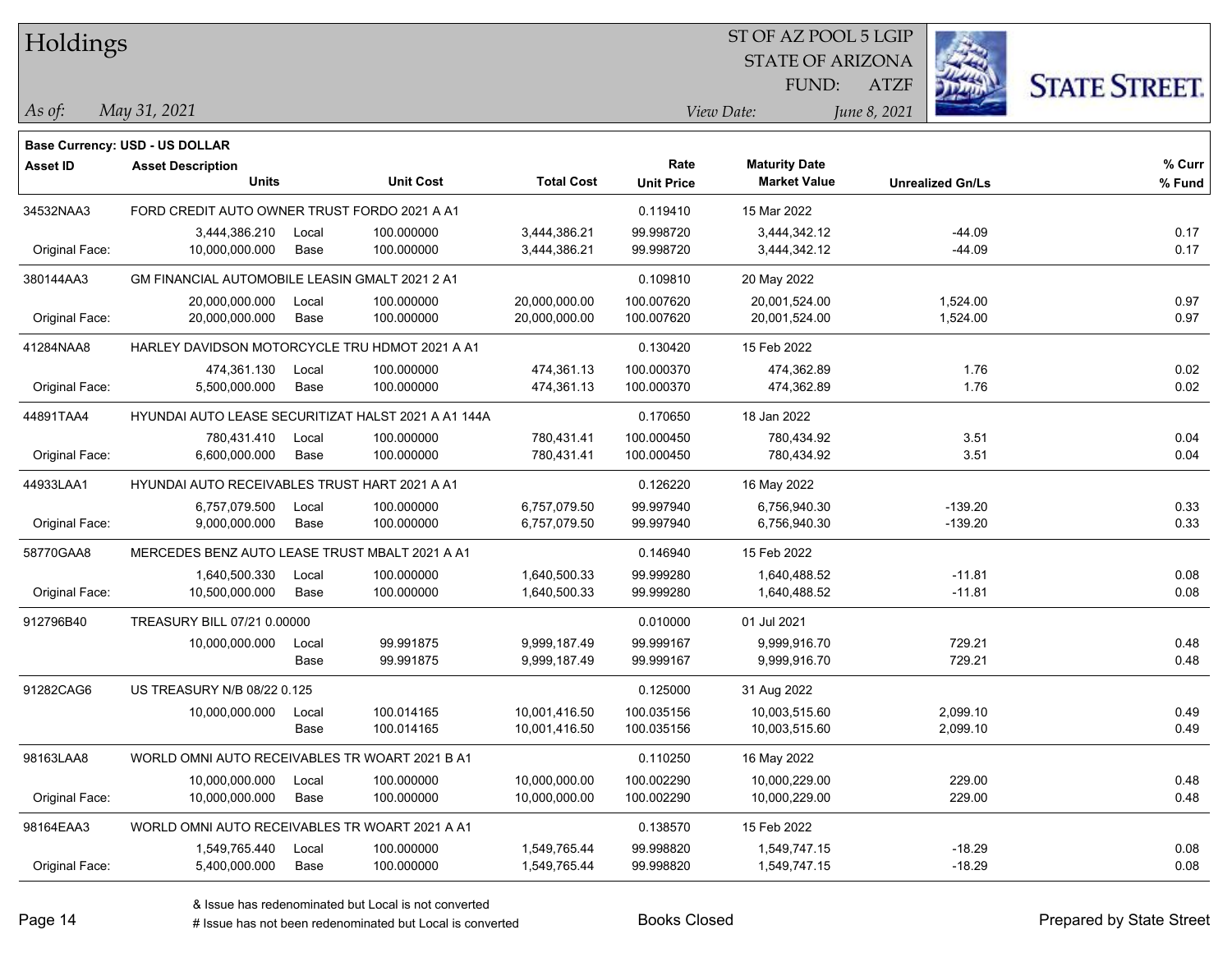| Holdings                              |                          |       |                  |                   |                   | ST OF AZ POOL 5 LGIP    |              |                         |                      |
|---------------------------------------|--------------------------|-------|------------------|-------------------|-------------------|-------------------------|--------------|-------------------------|----------------------|
|                                       |                          |       |                  |                   |                   | <b>STATE OF ARIZONA</b> |              |                         |                      |
|                                       |                          |       |                  |                   |                   | FUND:                   | ATZF         |                         | <b>STATE STREET.</b> |
| $ $ As of:                            | May 31, 2021             |       |                  |                   |                   | View Date:              | June 8, 2021 |                         |                      |
| <b>Base Currency: USD - US DOLLAR</b> |                          |       |                  |                   |                   |                         |              |                         |                      |
| Asset ID                              | <b>Asset Description</b> |       |                  |                   | Rate              | <b>Maturity Date</b>    |              |                         | % Curr               |
|                                       | <b>Units</b>             |       | <b>Unit Cost</b> | <b>Total Cost</b> | <b>Unit Price</b> | <b>Market Value</b>     |              | <b>Unrealized Gn/Ls</b> | % Fund               |
| <b>US DOLLAR Total</b>                |                          |       |                  |                   |                   |                         |              |                         |                      |
|                                       | 78,488,476.290           | Local |                  | 78,489,080.28     |                   | 78,493,454.95           |              | 4,374.67                | 3.81                 |
| Original Face:                        | 114,250,000.000          | Base  |                  | 78,489,080.28     |                   | 78,493,454.95           |              | 4,374.67                | 3.81                 |
| <b>FIXED INCOME Total</b>             |                          |       |                  |                   |                   |                         |              |                         |                      |
|                                       | 78,488,476.290           | Base  |                  | 78,489,080.28     |                   | 78,493,454.95           |              | 4,374.67                | 3.81                 |
| Original Face:                        | 114,250,000.000          |       |                  |                   |                   |                         |              |                         |                      |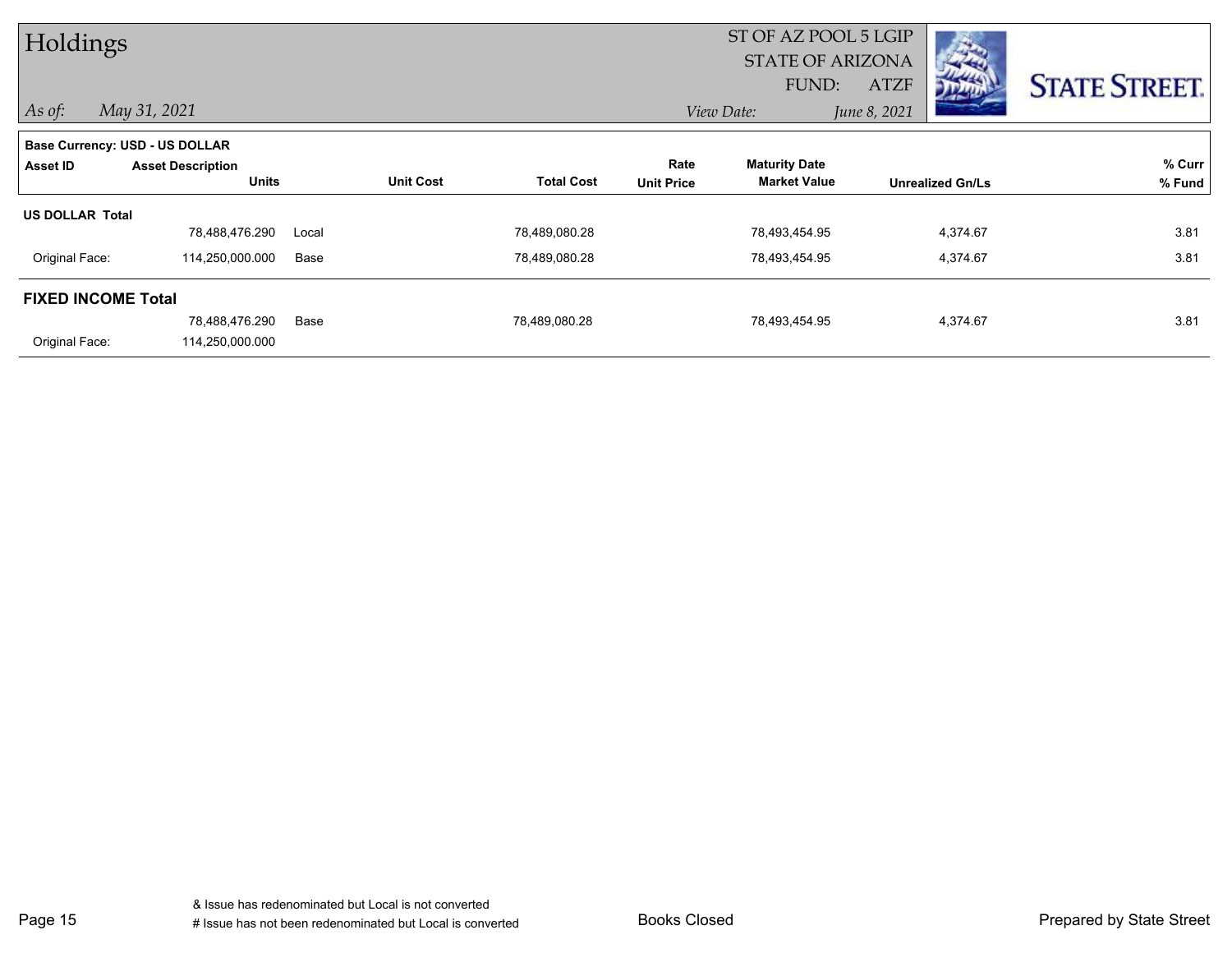| Holdings          |                                       |      |                  | ST OF AZ POOL 5 LGIP<br><b>STATE OF ARIZONA</b> |                   |                      |              |                         |                      |
|-------------------|---------------------------------------|------|------------------|-------------------------------------------------|-------------------|----------------------|--------------|-------------------------|----------------------|
|                   |                                       |      |                  |                                                 |                   | FUND:                | <b>ATZF</b>  |                         | <b>STATE STREET.</b> |
| $ $ As of:        | May 31, 2021                          |      |                  |                                                 |                   | View Date:           | June 8, 2021 |                         |                      |
|                   | <b>Base Currency: USD - US DOLLAR</b> |      |                  |                                                 |                   |                      |              |                         |                      |
| Asset ID          | <b>Asset Description</b>              |      |                  |                                                 | Rate              | <b>Maturity Date</b> |              |                         | % Curr               |
|                   | <b>Units</b>                          |      | <b>Unit Cost</b> | <b>Total Cost</b>                               | <b>Unit Price</b> | <b>Market Value</b>  |              | <b>Unrealized Gn/Ls</b> | % Fund               |
| <b>FUND Total</b> |                                       |      |                  |                                                 |                   |                      |              |                         |                      |
|                   | 2,062,706,759.460                     | Base |                  | 2,062,294,165.93                                |                   | 2,062,298,540.60     |              | 4,374.67                | 100.00               |
| Original Face:    | 114,250,000.000                       |      |                  |                                                 |                   |                      |              |                         |                      |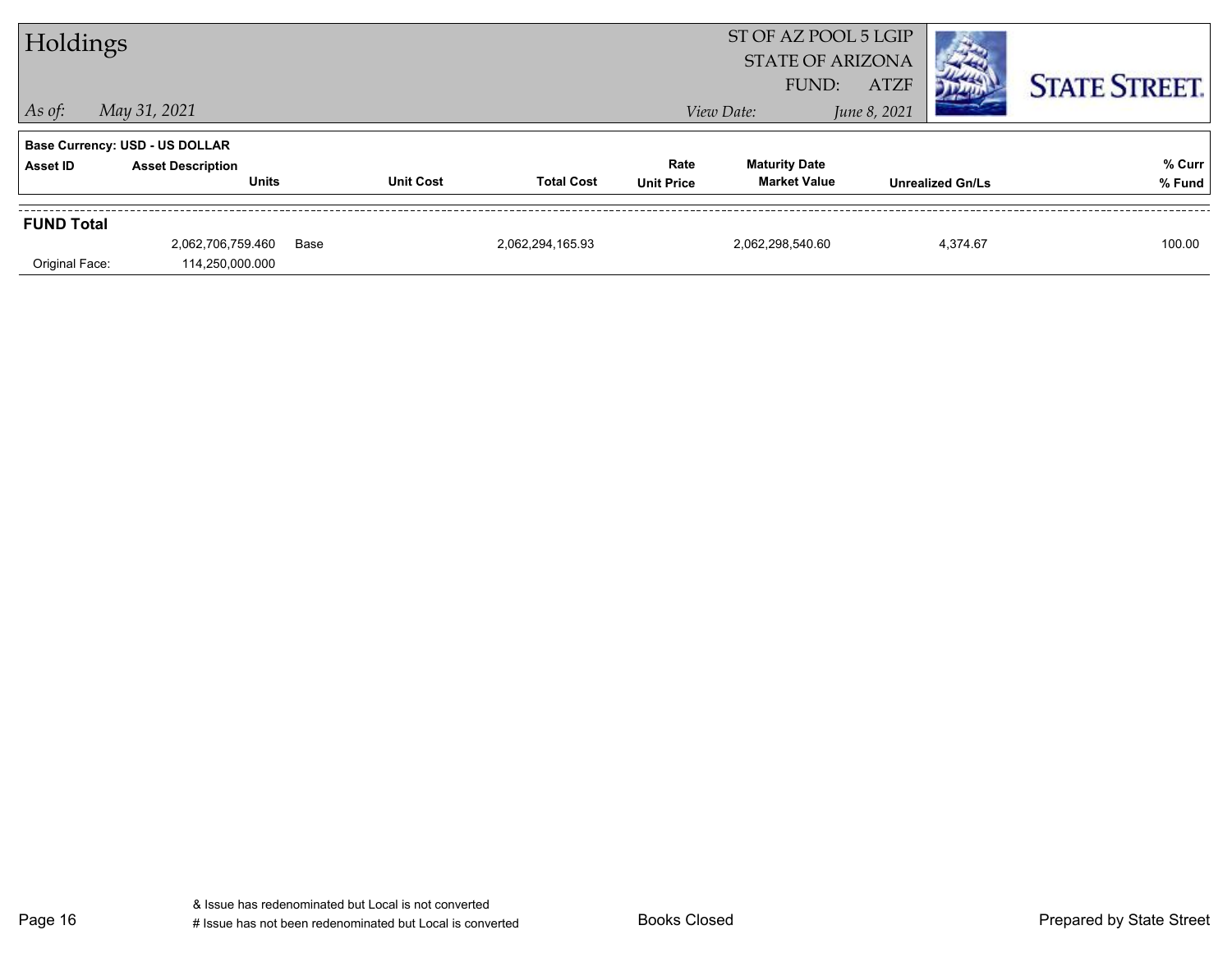## Holdings

## Currency Summary

*As of: May 31, 2021*

## ST OF AZ POOL 5 LGIP STATE OF ARIZONAATZF FUND:



*View Date:June 8, 2021*

|  | Base Currency: USD - US DOLLAR |
|--|--------------------------------|
|--|--------------------------------|

| Dase Ourlelicy.OOD - OO DOLLAR | <b>Units</b>      |       | <b>Total Cost</b> | <b>Market Value</b> | % Currency<br>% Fund | <b>Unreal Sec Gn/Ls</b> | <b>Unreal Curr Gn/Ls</b> | <b>Total Unreal Gn/Ls</b> |
|--------------------------------|-------------------|-------|-------------------|---------------------|----------------------|-------------------------|--------------------------|---------------------------|
| <b>US DOLLAR</b>               |                   |       |                   |                     |                      |                         | Exchange Rate:           | 1.000000                  |
| <b>CASH EQUIVALENT</b>         |                   |       |                   |                     |                      |                         |                          |                           |
|                                | 1,984,218,283.170 | Local | 1,983,805,085.65  | 1,983,805,085.65    | 96.19                | 0.00                    |                          | 0.00                      |
|                                |                   | Base  | 1,983,805,085.65  | 1,983,805,085.65    | 96.19                | 0.00                    | 0.00                     | 0.00                      |
| <b>FIXED INCOME</b>            |                   |       |                   |                     |                      |                         |                          |                           |
|                                | 78,488,476.290    | Local | 78,489,080.28     | 78,493,454.95       | 3.81                 | 4,374.67                |                          | 4,374.67                  |
| Original Face:                 | 114,250,000.000   | Base  | 78,489,080.28     | 78,493,454.95       | 3.81                 | 4,374.67                | 0.00                     | 4,374.67                  |
| <b>US DOLLAR Total</b>         |                   |       |                   |                     |                      |                         |                          |                           |
|                                | 2,062,706,759.460 | Local | 2,062,294,165.93  | 2,062,298,540.60    | 100.00               | 4,374.67                |                          | 4,374.67                  |
| Original Face:                 | 114,250,000.000   | Base  | 2,062,294,165.93  | 2,062,298,540.60    | 100.00               | 4,374.67                | 0.00                     | 4,374.67                  |
| <b>FUND Total</b>              |                   |       |                   |                     |                      |                         |                          |                           |
|                                | 2,062,706,759.460 | Base  | 2,062,294,165.93  | 2,062,298,540.60    | 100.00               | 4,374.67                | 0.00                     | 4,374.67                  |
| Original Face:                 | 114,250,000.000   |       |                   |                     |                      |                         |                          |                           |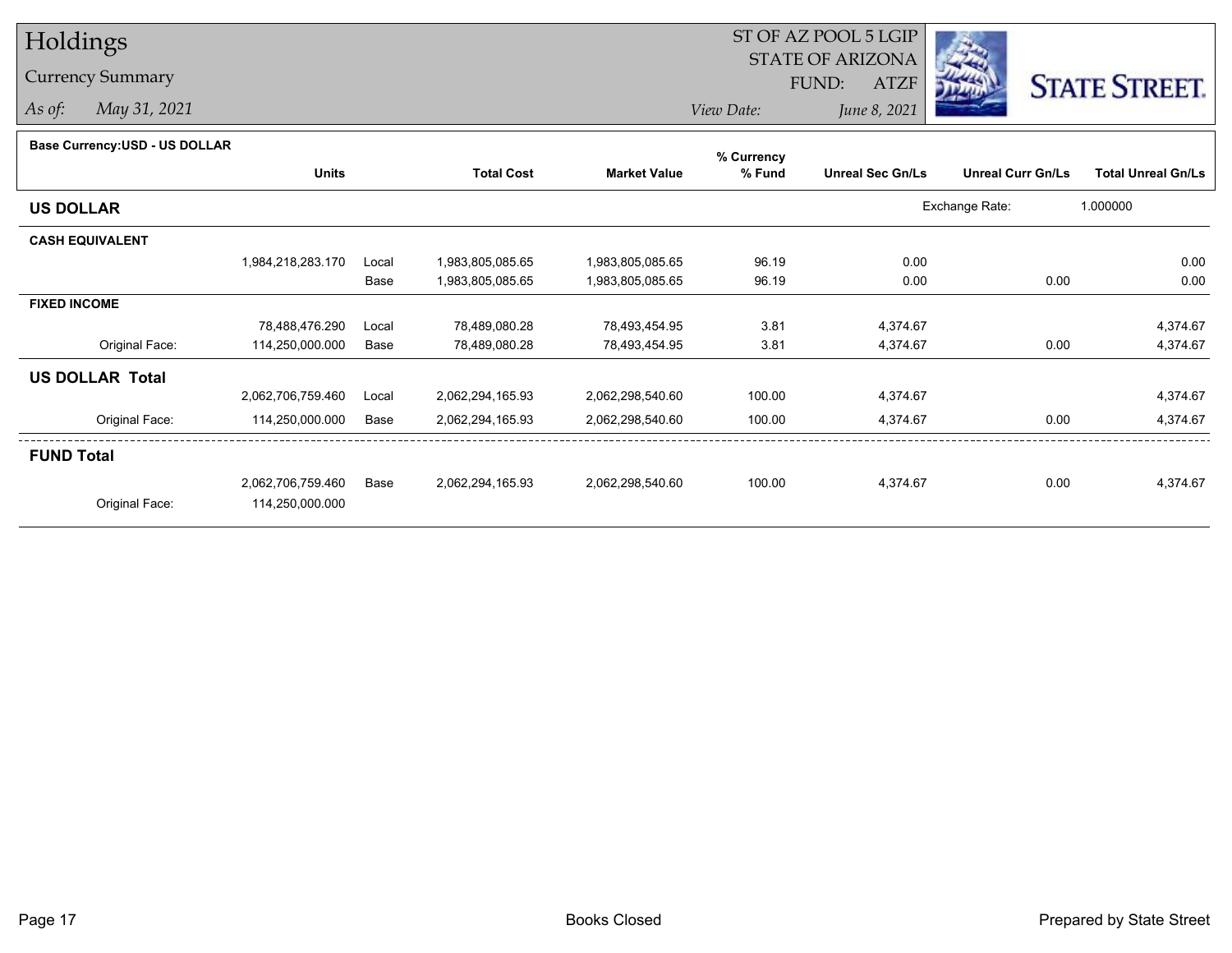| Holdings             |                                                   |                   |                     | ST OF AZ POOL 5 LGIP |                                                 |                          |                           |
|----------------------|---------------------------------------------------|-------------------|---------------------|----------------------|-------------------------------------------------|--------------------------|---------------------------|
| <b>Asset Summary</b> |                                                   |                   |                     |                      | <b>STATE OF ARIZONA</b><br>FUND:<br><b>ATZF</b> |                          | <b>STATE STREET.</b>      |
| As of:               | May 31, 2021                                      |                   |                     | View Date:           | June 8, 2021                                    |                          |                           |
|                      | Base Currency: USD - US DOLLAR                    |                   |                     |                      |                                                 |                          |                           |
|                      | <b>Units</b>                                      | <b>Total Cost</b> | <b>Market Value</b> | % Fund               | <b>Unreal Sec Gn/Ls</b>                         | <b>Unreal Curr Gn/Ls</b> | <b>Total Unreal Gn/Ls</b> |
|                      | <b>CASH EQUIVALENT</b>                            |                   |                     |                      |                                                 |                          |                           |
| US DOLLAR            |                                                   |                   |                     |                      |                                                 |                          |                           |
|                      | 1,984,218,283.170                                 | 1,983,805,085.65  | 1,983,805,085.65    | 96.19                | 0.00                                            | 0.00                     | 0.00                      |
|                      | <b>CASH EQUIVALENT Total</b><br>1,984,218,283.170 | 1,983,805,085.65  | 1,983,805,085.65    | 96.19                | 0.00                                            | 0.00                     | 0.00                      |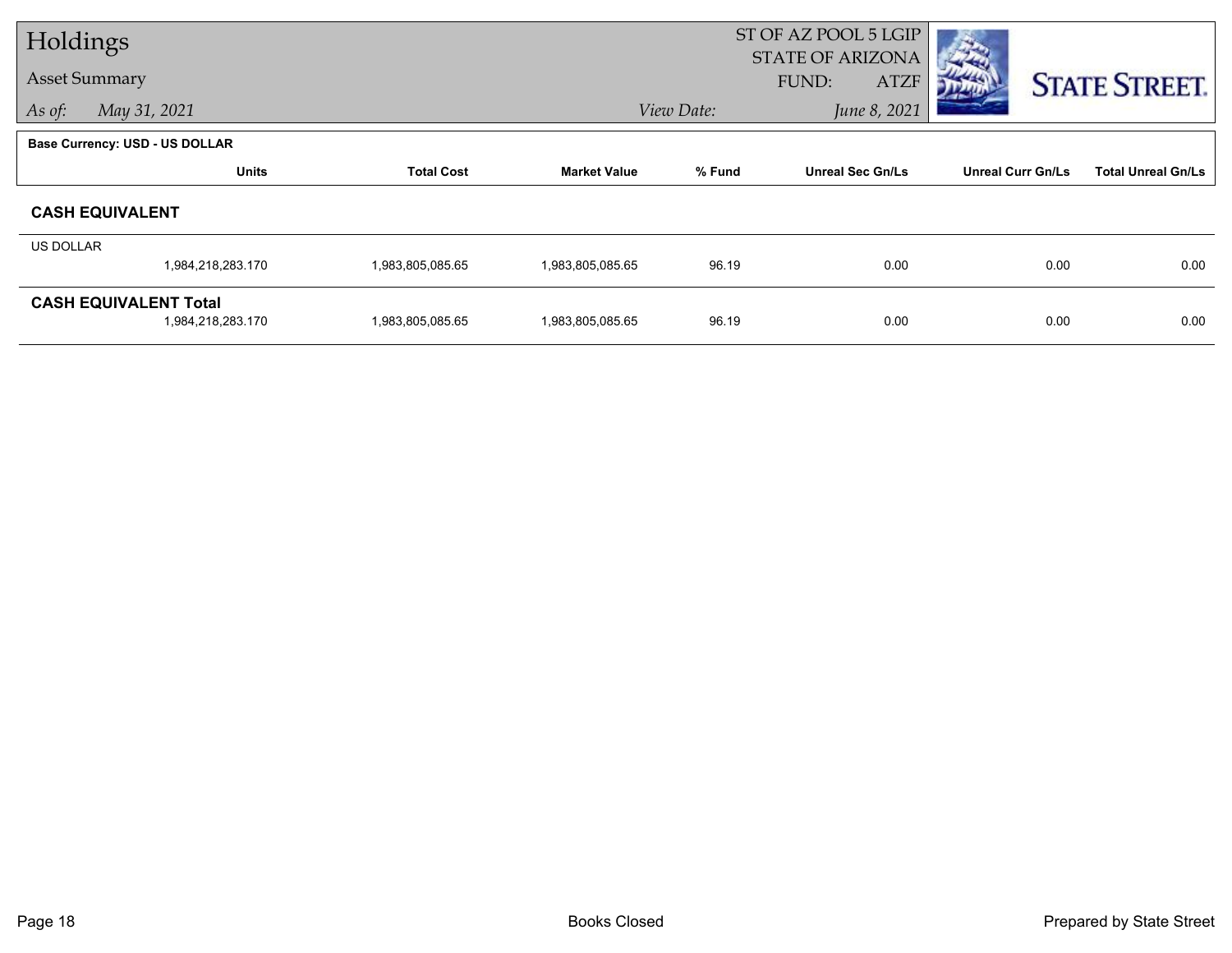| Holdings             |                                       |                   |                     | ST OF AZ POOL 5 LGIP |                                                 |                          |                           |  |
|----------------------|---------------------------------------|-------------------|---------------------|----------------------|-------------------------------------------------|--------------------------|---------------------------|--|
| <b>Asset Summary</b> |                                       |                   |                     |                      | <b>STATE OF ARIZONA</b><br>FUND:<br><b>ATZF</b> |                          | <b>STATE STREET.</b>      |  |
| As of:               | May 31, 2021                          |                   |                     | View Date:           | June 8, 2021                                    |                          |                           |  |
|                      | <b>Base Currency: USD - US DOLLAR</b> |                   |                     |                      |                                                 |                          |                           |  |
|                      | <b>Units</b>                          | <b>Total Cost</b> | <b>Market Value</b> | % Fund               | <b>Unreal Sec Gn/Ls</b>                         | <b>Unreal Curr Gn/Ls</b> | <b>Total Unreal Gn/Ls</b> |  |
| <b>FIXED INCOME</b>  |                                       |                   |                     |                      |                                                 |                          |                           |  |
| <b>US DOLLAR</b>     |                                       |                   |                     |                      |                                                 |                          |                           |  |
|                      | 78,488,476.290                        | 78,489,080.28     | 78,493,454.95       | 3.81                 | 4,374.67                                        | 0.00                     | 4,374.67                  |  |
|                      | <b>FIXED INCOME Total</b>             |                   |                     |                      |                                                 |                          |                           |  |
|                      | 78,488,476.290                        | 78,489,080.28     | 78,493,454.95       | 3.81                 | 4,374.67                                        | 0.00                     | 4,374.67                  |  |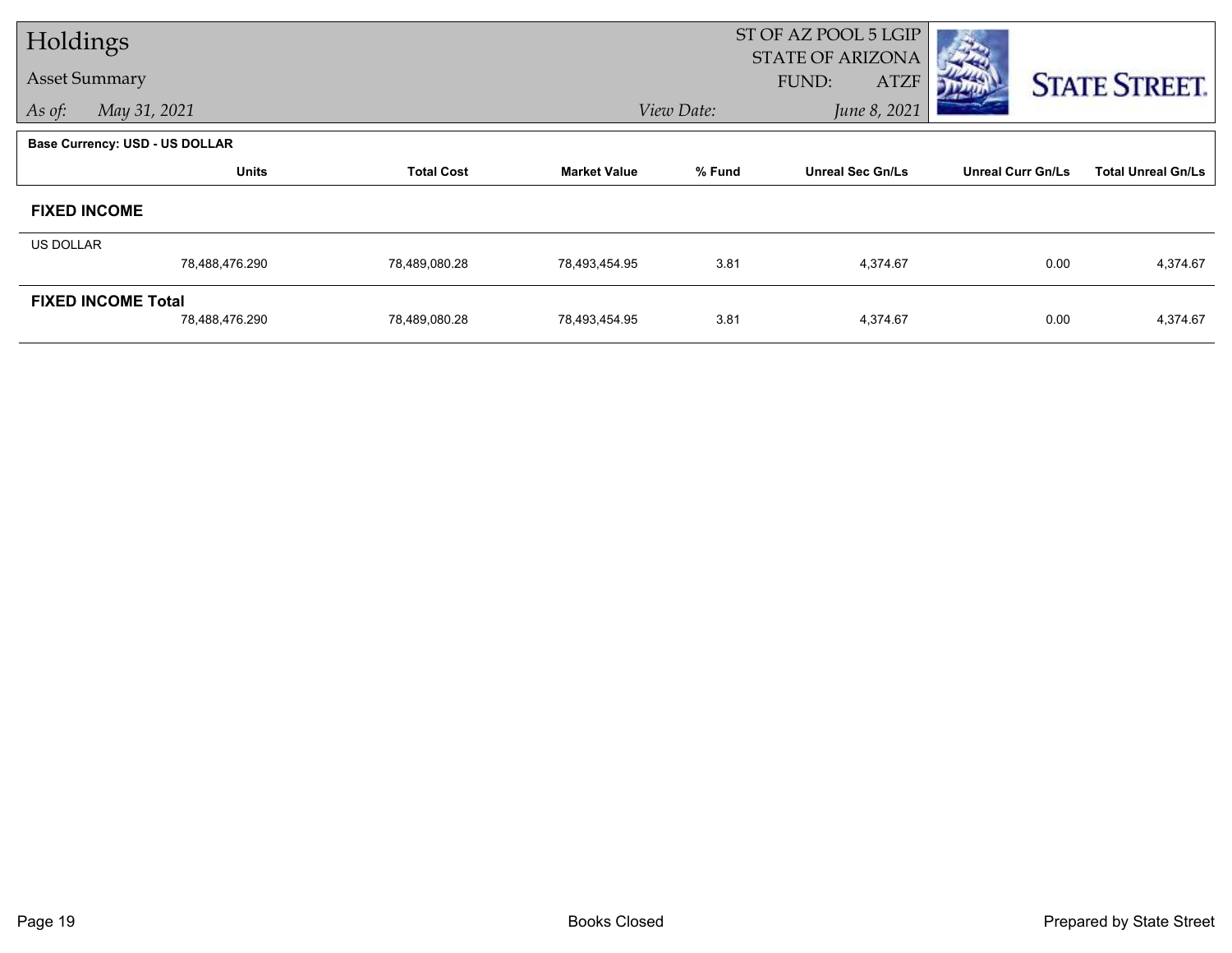| Holdings          |                                       |                   |                     | ST OF AZ POOL 5 LGIP<br><b>STATE OF ARIZONA</b> |                         |                          |                           |
|-------------------|---------------------------------------|-------------------|---------------------|-------------------------------------------------|-------------------------|--------------------------|---------------------------|
|                   | <b>Asset Summary</b>                  |                   |                     |                                                 | <b>ATZF</b><br>FUND:    |                          | <b>STATE STREET.</b>      |
| As of:            | May 31, 2021                          |                   |                     | View Date:                                      | June 8, 2021            |                          |                           |
|                   | <b>Base Currency: USD - US DOLLAR</b> |                   |                     |                                                 |                         |                          |                           |
|                   | <b>Units</b>                          | <b>Total Cost</b> | <b>Market Value</b> | % Fund                                          | <b>Unreal Sec Gn/Ls</b> | <b>Unreal Curr Gn/Ls</b> | <b>Total Unreal Gn/Ls</b> |
| <b>FUND Total</b> |                                       |                   |                     |                                                 |                         |                          |                           |
|                   | 2,062,706,759.460                     | 2,062,294,165.93  | 2.062.298.540.60    | 100.00                                          | 4.374.67                | 0.00                     | 4,374.67                  |